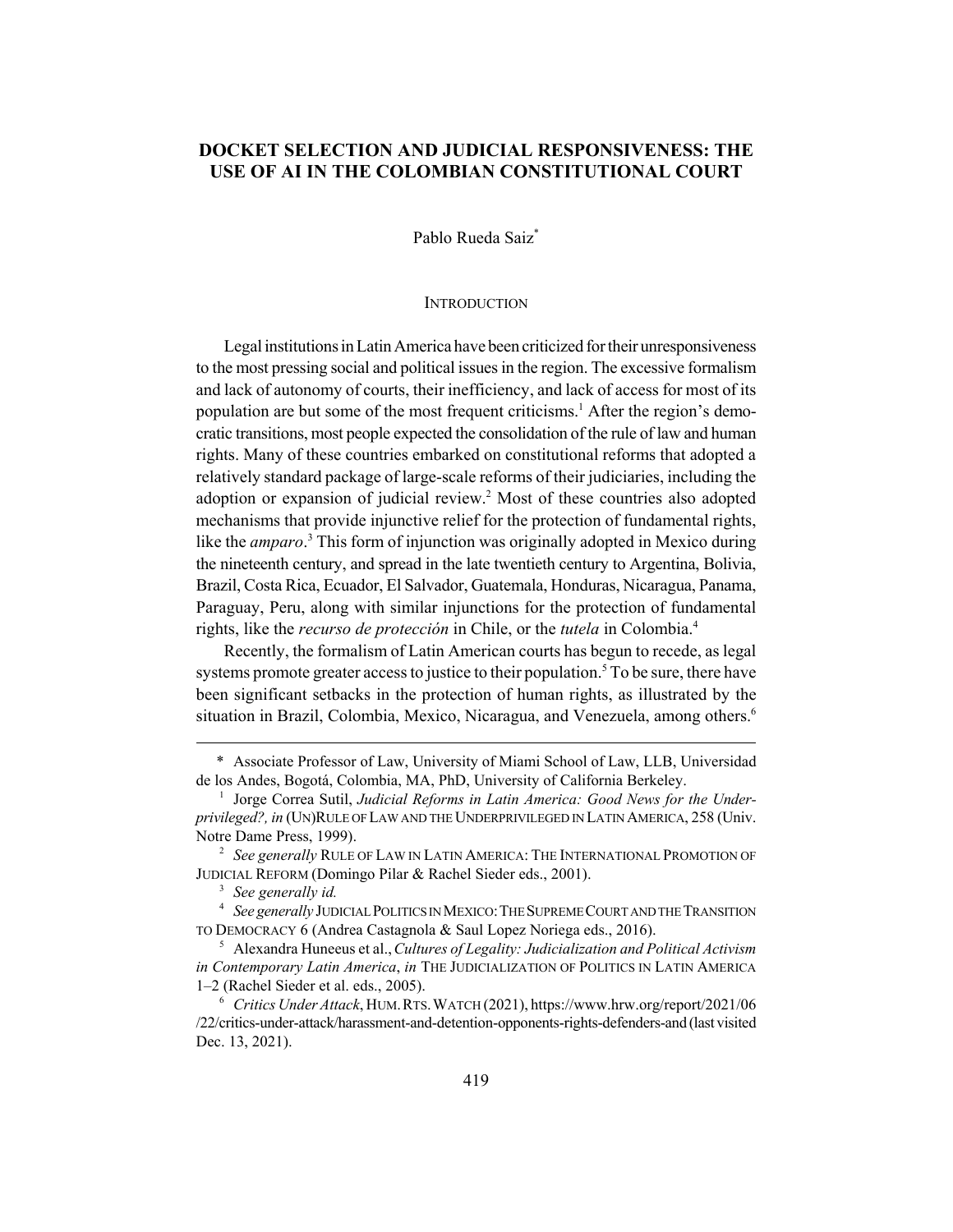However, courts throughout the region have become increasingly important political players and legal culture has been significantly transformed.<sup>7</sup> One important leader in promoting this change in the region is the Colombian Constitutional Court, $\delta$ which has played an important role in controlling that country's historically hypertrophied presidential power and extending the protection of fundamental rights to traditionally marginalized segments of society.9

However, extending the protection of fundamental rights in Colombia promoted a substantial rise in litigation, and the analysis and selection of lower courts' decisions for review became a daunting task for the Court. From 1998 to 2018 the number of cases filed increased from 10,872 to 607,313; this is an increase of 5,587% in twenty years. $10$ 

To cope with this increase in litigation, the Colombian Constitutional Court recently adopted an artificial intelligence (AI) mechanism, called PretorIA, to gradually replace the current system for selecting its docket in *tutela*, which relies on law clerks reviewing all lower court decisions and writing case file summaries.<sup>11</sup> Although there are discrepancies regarding the precise AI technology that PretorIA currently uses, $^{12}$  the use of any form of AI to help judges preselect the docket of a court at the apex of a judicial system raises questions both with respect to the nature of docket selection and the effects of using AI for this task. How is the selection of the docket of a high court related to law, and is it related to human experience?

This Article addresses some of the limitations of AI as a tool to preselect a long or shortlist of cases for a court at the apex of the judicial system to review. It focuses on the Colombian Constitutional Court, as an example of a court at the apex of the judicial system that has been historically responsive to claims for fundamental rights. Docket selection is an example of a classification problem using supervised learning, in which a machine groups data according to preestablished characteristics.

This Article draws from two different bodies of literature to analyze the consequences of using AI to preselect the docket of Colombia's Constitutional Court. It draws from political science models of the functions of courts and the structure of

<sup>7</sup> *See generally* CULTURES OF LEGALITY:JUDICIALIZATION AND POLITICAL ACTIVISM IN LATIN AMERICA (Javier Couso et al. eds., Cambridge Univ. Press, 2013).

<sup>8</sup> MANUEL JOSÉ CEPEDA ESPINOSA & DAVID LANDAU, COLOMBIAN CONSTITUTIONAL LAW: LEADING CASES 1 (Oxford Univ. Press, 2017).

<sup>9</sup> *See id.*

<sup>10</sup> *SeeTutelas radicadas en la Corte Constitutional*, CORTE CONSTITUCIONAL DE COLOMBIA: ESTADISTICAS DE LA CORTE CONSTITUCIONAL, https://www.corteconstitucional.gov.co/la corte/estadisticas.php [https://perma.cc/3KT3-FZ2E] (last visited Dec. 13, 2021).

<sup>&</sup>lt;sup>11</sup> *See* Constitutional Court of Colombia, Agreement 02 of 2015, arts. 53(a), 54(c)–(d), 55, which reform the court's internal rules of procedure.

<sup>&</sup>lt;sup>12</sup> Conoce nuestra Investigación sobre PretorIA, la tecnología que incorpora la Inteli*gencia Artificial a la Corte Constitucional*, DEJUSTICIA (2021), https://www.dejusticia.org /conoce-nuestra-investigacion-sobre-pretoria-la-tecnologia-que-incorpora-la-inteligencia-arti ficial-a-la-corte-constitucional/ [https://perma.cc/PV32-WGCR] (last visited Dec. 13, 2021).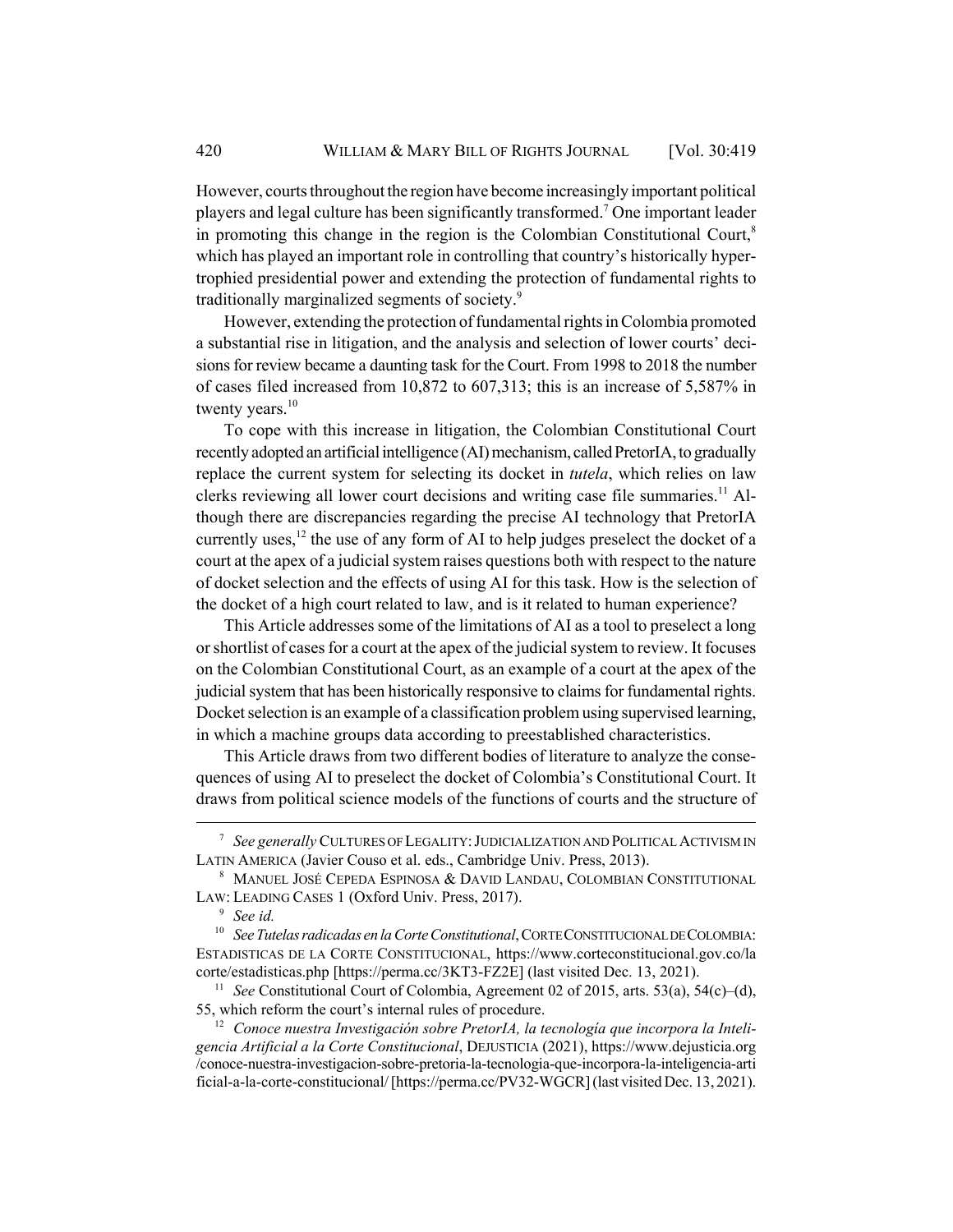the judiciary to show the importance of docket selection to provide high courts with complete information about existing conflict in a society.<sup>13</sup> Secondly, it draws from critiques of AI made by philosophers of the mind<sup>14</sup> and cognitive scientists to illustrate the importance of human experience in docket selection.<sup>15</sup> These critiques focus on the ways human experience and our interaction with the world shape our cognitive abilities and processes, to illustrate the differences between human intelligence and AI.<sup>16</sup> The Article uses that literature to show that AI can help in identifying and preselecting cases based on well-defined legal categories. The use of AI, however, can also bring more significant problems. On the one hand, AI classification can sometimes include cases that do not deserve to be selected, producing which are known as false positives. However, the use of AI may produce more difficult problems because a machine cannot help the Court identify emerging patterns of social conflict, or naturalized patterns of social interaction that have recently been perceived as problematic. In other words, it also fails to preselect cases that are worth selecting, which are known as false negatives. Moreover, during times of social and political change, courts can become unresponsive or reactionary, and the costs associated with false negatives tend to be much greater.

This Article is divided into five parts. The first part briefly surveys the relevant AI technologies and elaborates on the criticisms made by philosophers and cognitive scientists. The second part introduces a model that describes the functions of courts, highlighting that such functions vary depending on the position of a court within the structure of the judiciary and showing the importance of information flows within the judiciary for the operation of a well-functioning legal system. The third part describes the role played by the Colombian Constitutional Court and how its responsiveness promoted an increase in fundamental rights litigation. The fourth part describes the current docket selection mechanism and how AI is starting to be used by the Court. The fourth part analyzes the consequences of using AI in preselecting the docket. Finally, the conclusion highlights some of the theoretical implications and makes recommendations for more sensitive ways in which AI can be used to promote greater efficiency and legal certainty.

## I. AI AND THE WAY MACHINES LEARN

Lawyers, law firms, judges, and governmental agencies currently use AI for various purposes. Lawyers have been using AI to identify all the relevant precedents that

<sup>&</sup>lt;sup>13</sup> *See generally* MARTIN SHAPIRO, COURTS: A COMPARATIVE AND POLITICAL ANALYSIS (1986); MARTIN SHAPIRO &ALEC STONE-SWEET,ON LAW, POLITICS, AND JUDICIALIZATION 102–11 (2002).

<sup>14</sup> John R. Searle, *Minds, Brains, and Programs*, 3 BEHAV. BRAIN SCI. 417–24 (1980).

<sup>&</sup>lt;sup>15</sup> See generally GEORGE LAKOFF & MARK JOHNSON, PHILOSOPHY IN THE FLESH: THE EMBODIED MIND & ITS CHALLENGE TO WESTERN THOUGHT (1999).

<sup>16</sup> Benjamin Alarie et al., *How Artificial Intelligence Will Affect the Practice of Law*, 68 UNIV. TOR. L.J. (SUPP. 1) 106–10 (2018).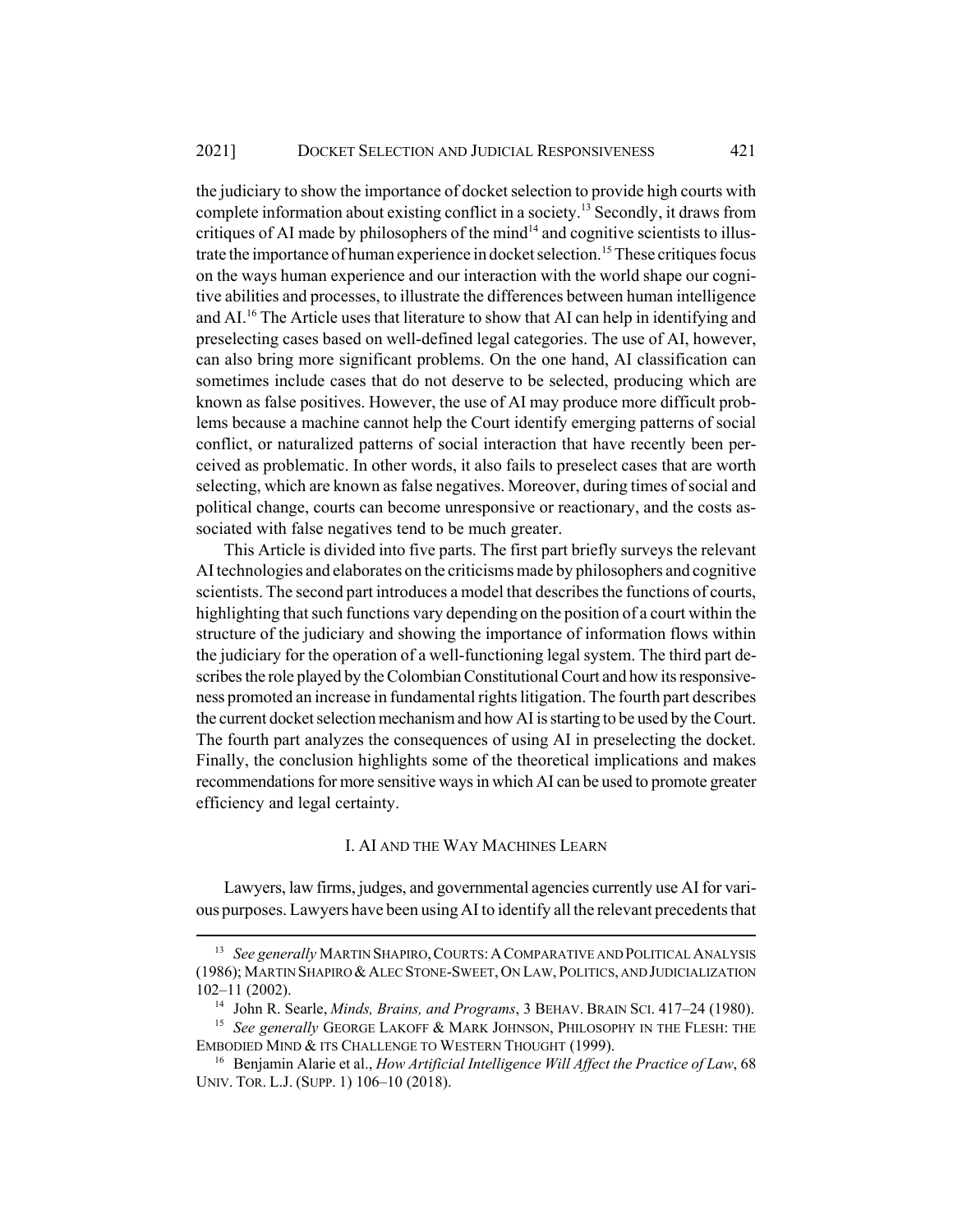may improve the chances of success of their clients.17 Firms also use it to predict the outcomes of cases, $^{18}$  evaluate the probabilities of success and advise their clients.<sup>19</sup> Moreover, lawyers have also used AI to predict the way in which specific judges are going to vote on certain issues.<sup>20</sup> Governmental institutions have also started to use it to find relevant precedents and determine their probabilities of success in pursuing certain courses of action against citizens and companies, for example, in matters related to taxation.<sup>21</sup> Furthermore, these institutions use AI not only to assist them by providing, filtering, and analyzing information, but to replace officials in some of their tasks. For example, prosecutors specialized in taxation matters in the province of Buenos Aires use AI to draft certain decisions in these legal procedures.<sup>22</sup> Finally, companies like eBay and others have gone even further, using AI to settle the disputes between providers and recipients of the goods and services exchanged in their platform.<sup>23</sup>

Proponents of expanding the use of AI in law assure that AI can promote greater legal certainty, because it mitigates human errors, biases, and corruption in the application of legal standards.<sup>24</sup> They also claim using AI makes the legal system more efficient and less expensive, because AI can analyze large quantities of data in only a fraction of the time and resources used by humans.<sup>25</sup> On the other hand, AI detractors claim that the conflicts that reach the legal system are usually not those where there is a clear rule applicable to a well-known set of facts.<sup>26</sup> These skeptics argue that the opposite is true. Cases that reach the legal system are those in which there are no clearly applicable rules, and where facts are disputed. Moreover, other AI skeptics also highlight that at the current state of AI development machines are incapable of analogical reasoning, which is the type of reasoning used in law.<sup>27</sup>

<sup>22</sup> *Id.*

<sup>24</sup> Arthur Rizer & Caleb Watney, *Artificial Intelligence Can Make Our Jail System More Efficient, Equitable, and Just*, 23 TEX. REV. LAW POLIT. 199–202 (2018).

<sup>25</sup> *See generally* Daniel L. Chen, *Judicial Analytics and the Great Transformation of American Law*, 27 ARTIF.INTELL.L. 15–42 (2019) (highlighting the data that AI can consider).

 $26$  GIOVANNI SARTOR & L. KARL BRANTING, JUDICIAL APPLICATIONS OF ARTIFICIAL INTELLIGENCE 105 (1998).

<sup>27</sup> Cass R. Sunstein, *Of Artificial Intelligence and Legal Reasoning* (Chi. Pub. L. & Legal Theory Working Paper No. 18, 2001), https://papers.ssrn.com/abstract=289789 [https://perma .cc/4KM7-6VPP] (last visited Dec. 13, 2021).

<sup>17</sup> *Id.*

<sup>18</sup> Frank Pasquale & Glyn Cashwell, *Prediction, Persuasion, and the Jurisprudence of Behaviourism*, 68 UNIV. TOR. L.J. (SUPP. 1) 63–81 (2018).

<sup>19</sup> Harry Surden, *Machine Learning and Law*, 89 WASH. L. REV. 101–02 (2014).

<sup>20</sup> *Id.* at 103.

<sup>21</sup> *See* DEJUSTICIA, *supra* note 12.

<sup>23</sup> Jeremy Barnett & Philip Treleaven, *Algorithmic Dispute Resolution—The Automation of Professional Dispute Resolution Using AI and Blockchain Technologies*, 61 COMPUT. J. 399–408 (2018).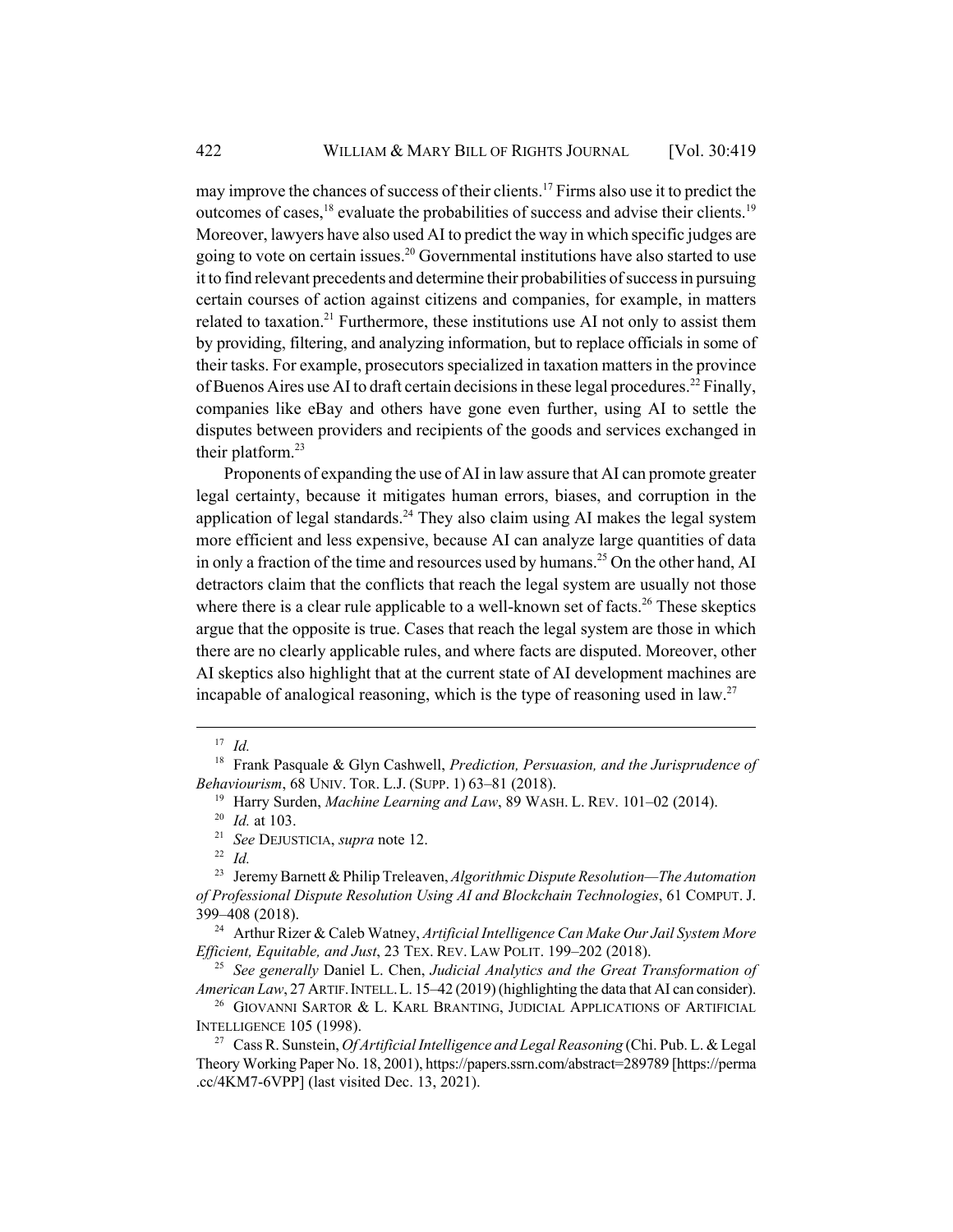To gain a better understanding of the reach that AI can have in the legal system, one should gain a clearer understanding of what AI is and what it is not. Therefore, this section will briefly describe some of the technologies used in artificial intelligence that are relevant to establish its possibilities and limitations as a tool in the legal system. After this, the section will address some of the early criticisms made to AI by philosophers of the mind and cognitive scientists.

The basic building blocks of AI are algorithms. Algorithms are well-defined instructions followed by calculations or other problem-solving operations, which are capable of systematic application and provide conclusions.<sup>28</sup> In turn, AI is a difficult term to define, but it commonly refers to a field of computer science that uses algorithms with a level of sophistication such as to resemble certain aspects of human intelligence.<sup>29</sup> Human intelligence, in turn, is considered the ability to reason, solve problems, and to learn. Of course, this is a rather vague definition, which both reflects and seeks to encompass different approaches to the term.<sup>30</sup>

However, any serious analysis of the applications of AI should be aware of the vagueness of such definitions. In both common language and technical parlance, terms such as "intelligence" tend to conflate multiple abilities and processes which are very different in nature. Further adding to these definitional complexities, extrapolations of the concept of intelligence outside of its more traditional, i.e., human, domain tend to obscure the more specific set of abilities and processes that it denotes. Early philosophical analyses of AI noticed these problems and questioned whether intelligence in humans meant the same kind of abilities and processes that computers could execute.<sup>31</sup> In other words, they called into question whether computers could in fact reason or learn in the same ways human beings can. $32$ 

Perhaps one of the earliest and most influential philosophical analyses of the differences between human intelligence and AI was done by Hubert Dreyfus.<sup>33</sup> Following his lead, decades later cognitive scientists Philip Johnson and George Lakoff

<sup>28</sup> *The Definitive Glossary of Higher Math Jargon*, MATH VAULT, https://mathvault.ca /math-glossary/ [https://perma.cc/D9ZR-MHYQ] (last visited Dec. 13, 2021); *Comparison of Algorithms and Heuristics*, BIOINFORMATICS ORG., https://www.bioinformatics.org/wiki /Comparison\_of\_algorithms\_and\_heuristics [https://perma.cc/3GDQ-KN83] (last visited Dec. 13, 2021).

 $29$  DAVID POOLE ET AL., COMPUTATIONAL INTELLIGENCE: A LOGICAL APPROACH  $1-2$ (1998).

<sup>30</sup> *See generally* STUART RUSSELL & PETER NORVIG, ARTIFICIAL INTELLIGENCE: A MODERN APPROACH (2020).

<sup>31</sup> *See generally id.*

<sup>&</sup>lt;sup>32</sup> From a phenomenological perspective, see HUBERT L. DREYFUS, WHAT COMPUTERS CAN'T DO: THE LIMITS OF ARTIFICIAL INTELLIGENCE (1979) [hereinafter DREYFUS, WHAT COMPUTERS CAN'T DO]; HUBERT DREYFUS,MIND OVER MACHINE (1988). From an analytical perspective that stresses the significance of consciousness and intentionality, see Searle, *supra* note 14.

<sup>33</sup> DREYFUS, WHAT COMPUTERS CAN'T DO, *supra* note 32.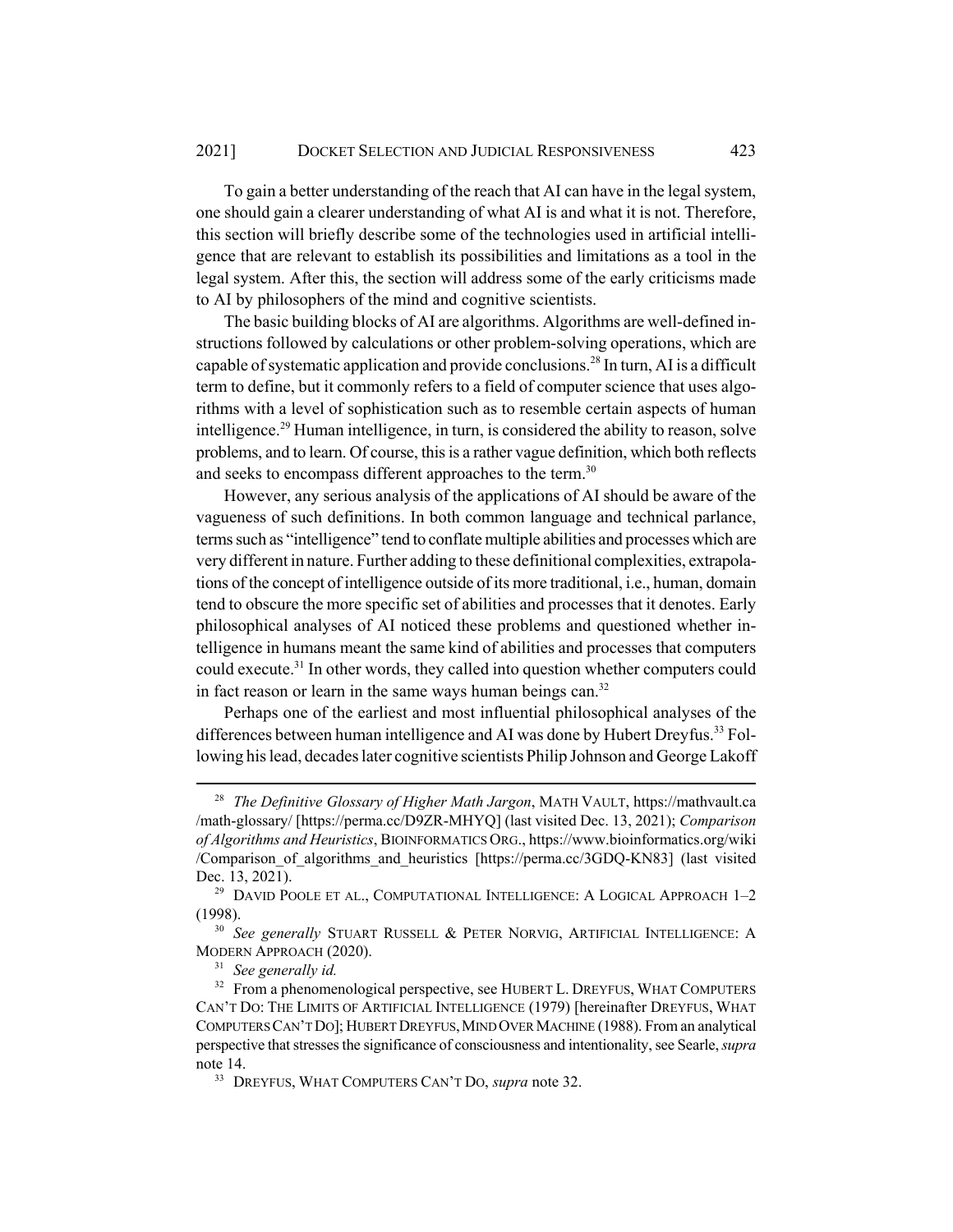also questioned the possibility of "disembodied cognition."34 Both analyses questioned a series of assumptions underlying the idea of AI. The first assumption is that we can make a rigid distinction between mind and body, and that human intelligence is an internal attribute of the mind, which is independent from its physical context. Some have called this assumption the disembodied conception of the mind.<sup>35</sup> The second assumption is that the mind operates by systematically following internal rules that can be modelled mathematically.<sup>36</sup> These critics claimed that these assumptions were unfounded. From different disciplines, they converged on their view that human cognition is not an internal attribute, but an interdependent, or relational phenomenon, deeply embedded within its physical (i.e., biological, social, political, and cultural) context.<sup>37</sup> Secondly, they claimed that human intelligence does not operate according to preestablished rules and processes that are systematically applied by the mind to represent the world and resolve problems.<sup>38</sup> Thus, human intelligence cannot be described, much less replicated, using mathematical models.

Dreyfus' initial critique was directed toward early models of AI that relied on a single, initial input of large quantities of information.<sup>39</sup> In the early models this initial input allowed machines to understand the world and develop cognition without any ulterior adaptation or adjustment based on the interaction of the computer with its context.40 As we will see, later generations of AI, like machine learning, addressed this issue and incorporated certain forms of contextual interaction for cognition and problem-solving. However, even now AI maintains two of the features criticized by Dreyfus, Lakoff, and Johnson: it still relies on the possibility of a disembodied cognizant entity, and a mathematical modelling of intelligence.<sup>41</sup> Then, in what ways can a computer be said to be intelligent?

One way of understanding this is by looking at machine learning (ML). Machine learning is the ability of certain computers to infer operational rules, based on their interaction with new information, without having been specifically programmed to follow such rules.<sup>42</sup> Rather, the programmer trains the computer with an initial information set, and as the computer interacts with new information, it identifies patterns that allow it to arrive at certain conclusions and create new operational rules to execute its task better.<sup>43</sup> A favorite example used by the literature to explain how

<sup>34</sup> LAKOFF & JOHNSON, *supra* note 15, at 4.

<sup>&</sup>lt;sup>35</sup> HUBERT L. DREYFUS, WHAT COMPUTERS *STILL* CAN'T DO: A CRITIQUE OF ARTIFICIAL REASON 235–37 (1992) [hereinafter DREYFUS, WHAT COMPUTERS *STILL* CAN'T DO].

<sup>36</sup> *Id.* at 1–4.

<sup>37</sup> *Id.*; *see also* LAKOFF & JOHNSON, *supra* note 15, at 3.

<sup>38</sup> DREYFUS, WHAT COMPUTERS *STILL* CAN'T DO, *supra* note 35, at 256.

<sup>39</sup> *Id.* at 260–61.

<sup>40</sup> *Id.* at 1–2.

<sup>41</sup> *Id.* at 67.

<sup>42</sup> *Id.* at 1.

<sup>43</sup> *Id.*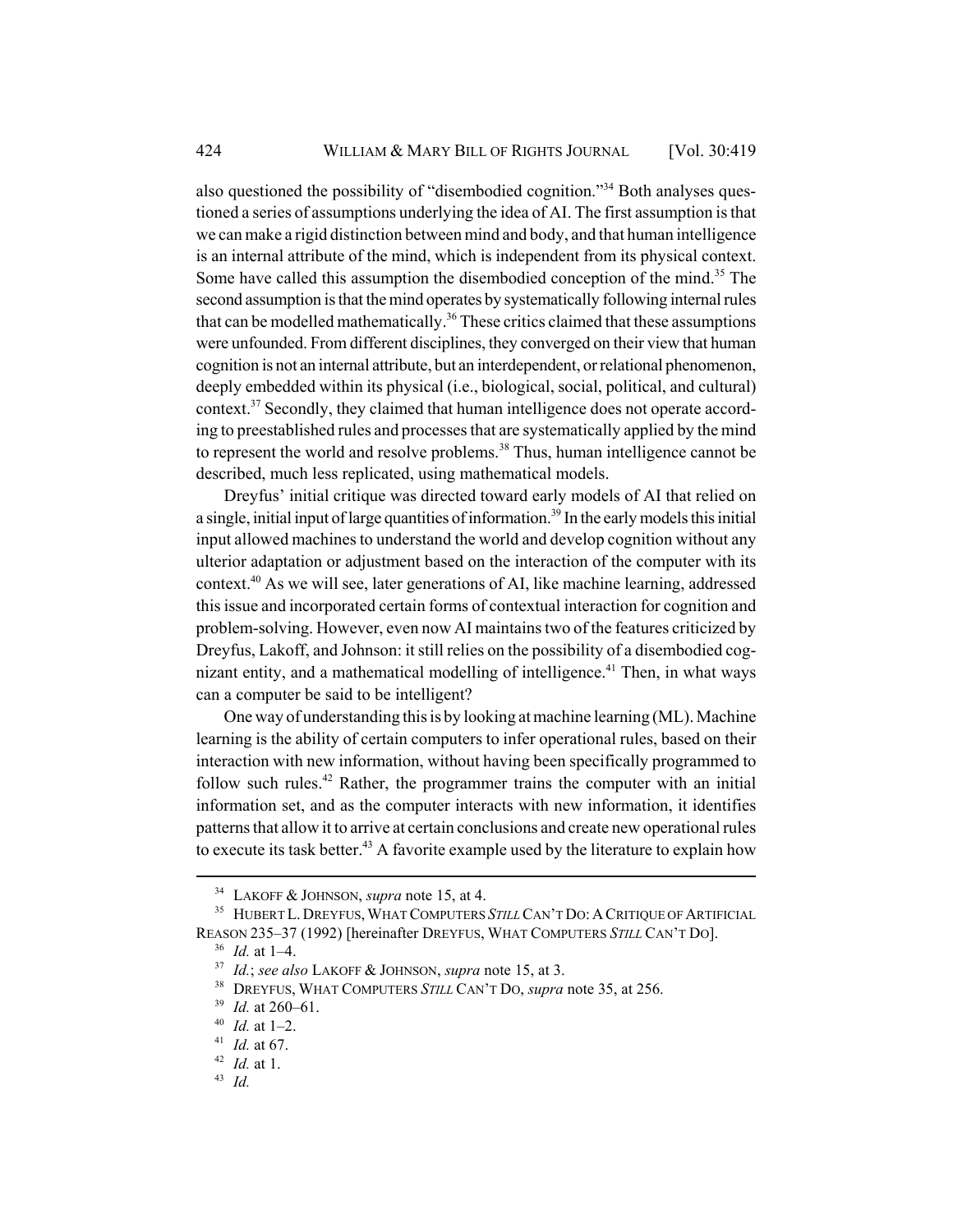ML works to resolve classification problems is the identification of spam,<sup>44</sup> although as we will see, comparing spam to a court's docket selection might induce some confusion. Programmers of algorithms used by your email service commonly introduce certain rules that help the system identify spam and exclude it from inboxes. One such spam identification rule might order the computer to classify as spam those emails containing a specific text in their subject. In doing so, the computer finds a new pattern that shows a strong correlation between messages containing the identified text in their subject, and those coming from senders in certain parts of the world, or emails which include certain images in their content. Based on those correlations, an ML system may develop a new rule classifying as spam those emails sent from the parts of the world that correlate to the subject's text, or those containing related images.<sup>45</sup>

However, one should note that this technology does not create rules deductively, based on a general, abstract concept of spam and then recognizing examples of it in specific emails. Instead, ML uses an inductive and probabilistic approach.<sup>46</sup> Thus, contrary to human intelligence, which reasons both inductively and deductively, ML only works inductively, approaching the concept of spam by identifying patterns that allow tentative generalizations with regards to potentially undesirable emails.

The inductive nature of this process helps the system adapt to change, but it also limits the ability to reason using more abstract concepts or categories, which is an important feature of human cognition.<sup>47</sup> This approach can lead to both overinclusion, or false positives, and under inclusion, or false negatives, which can lead to biases in the analysis and processing of information.<sup>48</sup> As we have all experienced, sometimes important emails go to the spam folder and sometimes spam emails are not identified and go directly to our inbox. For example, one might receive an email from a colleague living in a country that the machine associates with spam. Then, the machine might send it to the spam folder, and one may never read it. This would

<sup>44</sup> Surden, *supra* note 19, at 106.

<sup>45</sup> *Id.* at 90–93.

<sup>46</sup> *Id.* at 93–95.

<sup>47</sup> *See generally* LAKOFF &JOHNSON, *supra* note 15 (using the concept of metaphors and metaphorical reasoning to refer to this capacity of abstraction.). This form of reasoning is analogous to the notion of family resemblances used by Ludwig Wittgenstein to refer to a mode of classification and comparison that is not based on the presence of specific attributes to define abstract categories, but on more holistic, or integrated perceptual analyses. LUDWIG WITTGENSTEIN, PHILOSOPHICAL INVESTIGATIONS (Joachim Schulte ed., P. M. S. Hacker tran., 2009).

<sup>48</sup> *See* Sunstein, *supra* note 27, at 7–8 (Sunstein considers that machines cannot engage in analogical reasoning because they cannot determine the relative importance of criteria used to determine the precedent that governs a case, either to liken or to distinguish them. The problem, however, might be more related to their inability for metaphorical and "family resemblance" reasoning that Lakoff, Johnson, and Wittgenstein referred to). *See generally* LAKOFF & JOHNSON, *supra* note 15; WITTGENSTEIN, *supra* note 47.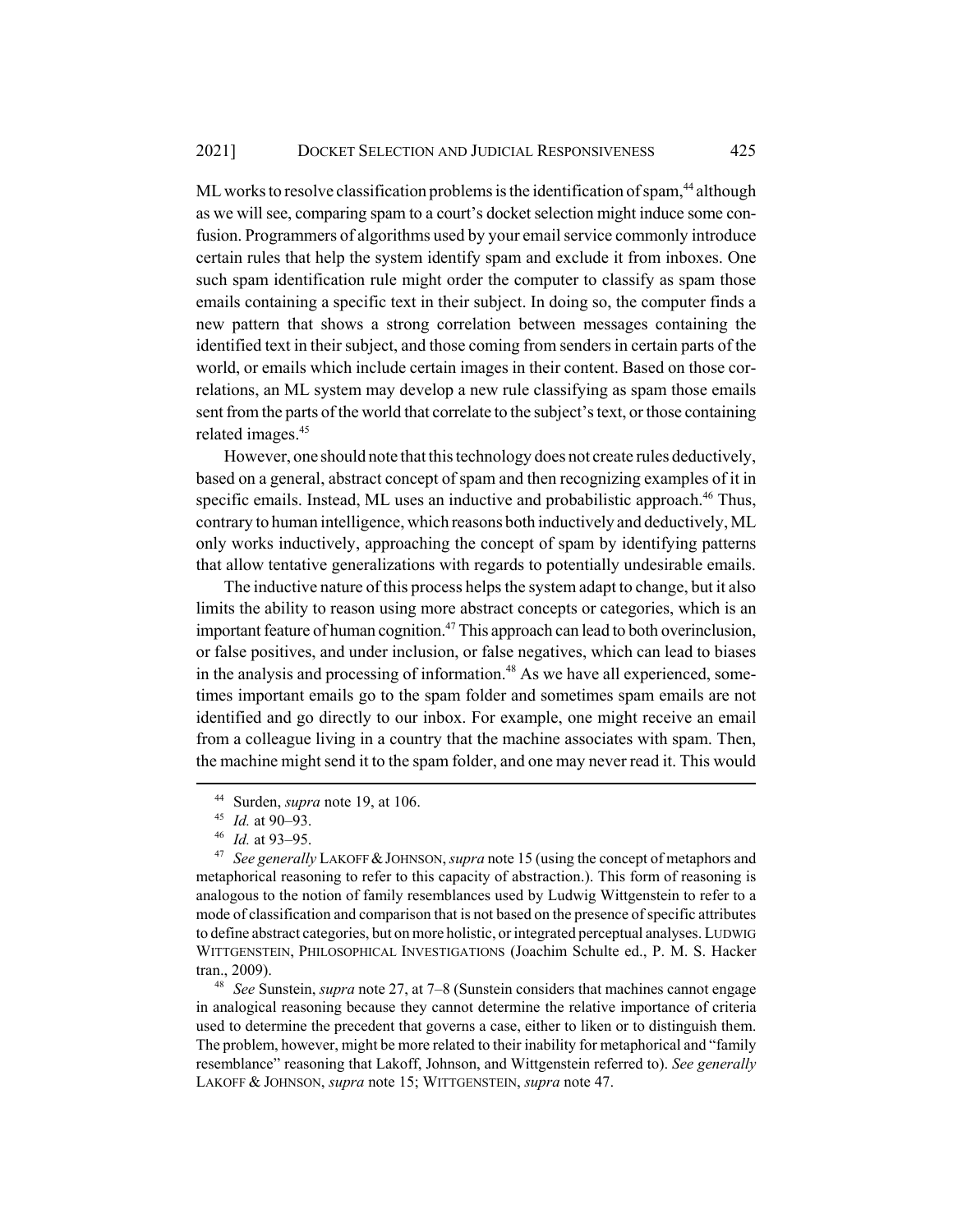be a problem of overinclusion, or a false positive, because the machine classifies the colleague's email as spam. In that same vein, spam senders might use a sophisticated VPN system to disguise the country of origin, switch the subjects of the emails, or the images they use, and we might end up receiving spam in our inboxes. More importantly, the design of the algorithm and the selection of the initial training set from which the computer will develop its initial rules can also lead to systematic bias, which leads to the necessity of transparency in the design of the algorithm and the selection of the training set. $49$ 

However, one must bear in mind that when a machine erroneously classifies a colleague's email as spam (a false positive), it excludes it so you won't have access to it. In contrast, when the machine erroneously classifies a case file as worthy of selection (also a false positive), the result is that the Court will have access to it. As we can observe, the algorithm produces different results in these two cases of false positives. However, this Article is not concerned with the problem of false positives in docket selection. Instead, it focuses on the consequences of false negatives in docket selection, especially during times of social and political change.

To enable AI systems to manage and use more abstract categories and minimize random and systematic errors without a prohibitively expensive human intervention, computer scientists developed "deep learning." Deep learning is a technique that uses multiple levels or layers of analysis to process more complex data sets.<sup>50</sup> Each layer analyzes the previous layer's output, gradually transforming raw data, turning it into an increasingly complex representation so that as the layers progress, they execute more comprehensive tasks.<sup>51</sup> Deep learning is commonly used in visual and speech recognition of different sorts, including the recognition of texts. In the first layers, the machine usually focuses on the level of pixels, and in successive layers it focuses on recognizing the complete letter, word, or symbol, regardless of the irrelevant differences in the ways they are represented. The advantage of this technology is that it allows the machine to transform unstructured data into structured data that can be used directly. $52$ 

Perhaps the area of AI that can be of greater help for processing case files and preselecting the dockets of high courts is Natural Language Processing (NLP). NLP is a subfield of computer science that focuses on the interactions between computers and natural language. It focuses on the ability of computers to analyze large volumes of natural language data.53 Some of the most important features of NLP are its abilities to use probability to identify syntactic structure, and identify a specific term's semantic field. The computer's ability to identify parts of speech enable it to analyze more

<sup>49</sup> *See* Surden, *supra* note 19.

<sup>50</sup> *See* JOHN D. KELLEHER, DEEP LEARNING 1–2 (MIT Press, 2019).

<sup>51</sup> *See id.* at 13–15.

<sup>52</sup> *See* Yann LeCun et al., *Deep Learning*, 521 NATURE 436–44 (2015).

<sup>53</sup> *See* DANIEL JURAFSKY & JAMES MARTIN, SPEECH AND LANGUAGE PROCESSING (2nd ed. 2008).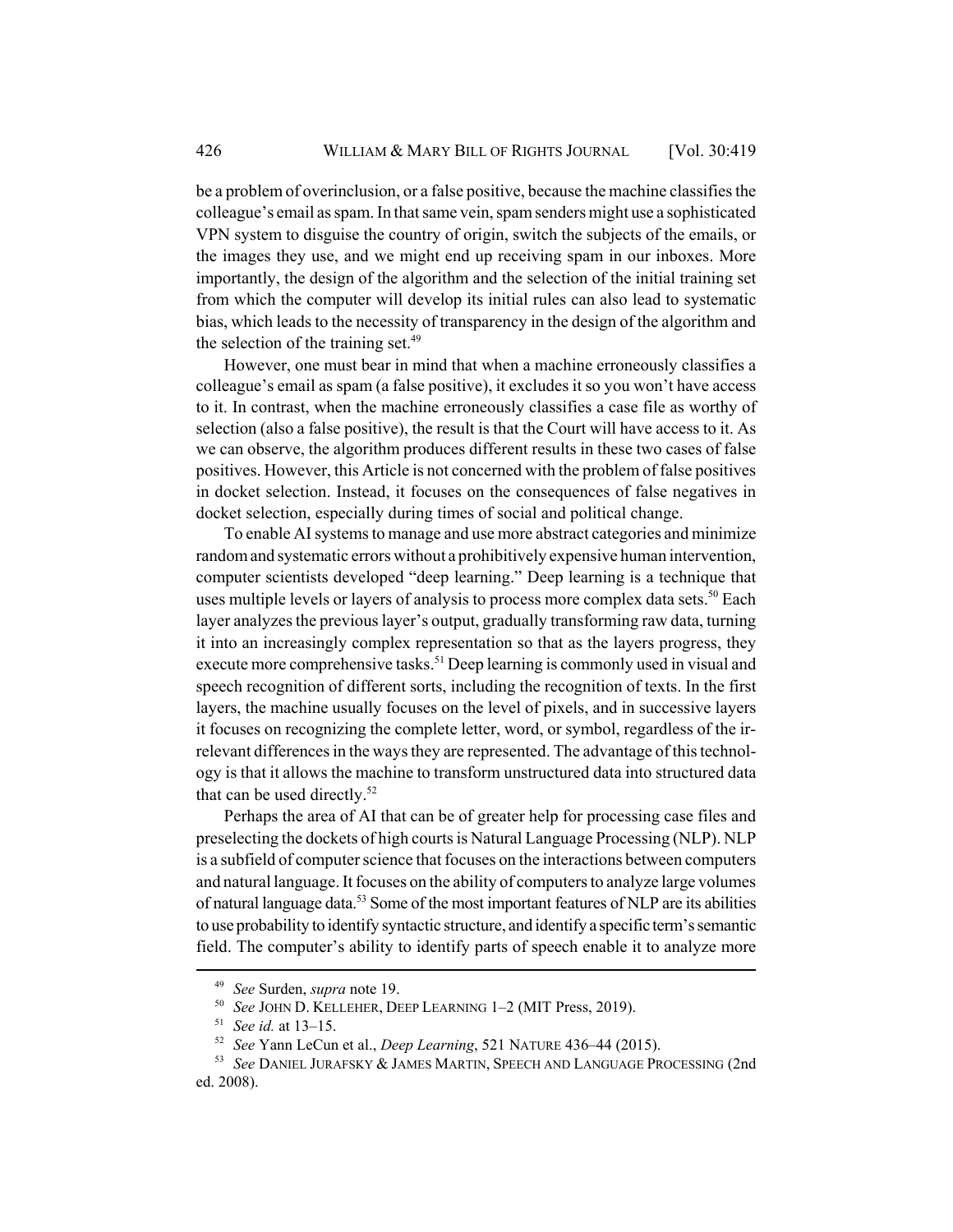complex grammatical structures, approach a document's content in a more refined way and understand the relevance of specific terms in a document, as well as across documents.54 In turn, the machine's ability to identify semantic fields enables it to identify patterns without having to rely on the presence of specific search terms in the data being analyzed, which is useful when people—or courts—use different terms interchangeably. For example, an ML algorithm can establish patterns that enable it to learn and operationalize the relation between the terms "right," "freedom," and "entitlement," and include these analogous terms within their tasks.<sup>55</sup>

The ability of a machine to process information in texts and find patterns does not mean that it can understand or learn language the way humans do. It can only process information, assign different values to it, and adjust its operation according to its subsequent interactions with datasets. Initial formulations of a machine's ability to "understand" language were articulated by mathematician Alan Turing, who created a heuristic called *The Imitation Game*. 56 He claimed that if such machines were able to imitate the external behavior of someone who understands language, and a third party was unable to know the difference between human and machine behavior, one could conclude that the machine was capable of understanding.<sup>57</sup>

However, this "externalist approach" was later refuted by philosopher John Searle, who criticized the conflation of external appearance, or the outcome of thought, and its internal process.<sup>58</sup> Searle then designed his own heuristic to rebut Turing's, which he called *The Chinese Room*, to determine whether a machine could understand Chinese language.<sup>59</sup> In this heuristic, a human who does not understand Chinese is placed inside a room and provided with a question in Chinese characters. This person then carries out exactly the same computational operations that a machine would in order to answer the question, also using Chinese characters. The question that Searle asks is whether the execution of the same operations as a computer would enable the person inside the room to learn any Chinese.<sup>60</sup> The answer is obviously not, because the execution of the computational operations does not require or permit understanding Chinese.<sup>61</sup> The person inside the Chinese room simply executes a (very long) series of mathematical operations to answer the question, but once this person goes out of the room, their knowledge of the Chinese language will be the same as before.<sup>62</sup> In other words, executing the same mathematical

<sup>54</sup> *See id.*

<sup>&</sup>lt;sup>55</sup> See HOBSON LANE ET AL., NATURAL LANGUAGE PROCESSING IN ACTION: UNDERSTAND-ING, ANALYZING, AND GENERATING TEXT WITH PYTHON (2019).

<sup>56</sup> A.M. Turing, *Computing Machine and Intelligence*, 59 MIND 433, 446 (1950).

<sup>57</sup> *See* ANDREW HODGES ET AL., PARSING THE TURING TEST. PHILOSOPHICAL AND METHODOLOGICAL ISSUES IN THE QUEST FOR THE THINKING COMPUTER (2009).

<sup>58</sup> *See* Searle, *supra* note 14.

<sup>59</sup> *See id.*

<sup>60</sup> *See id.*

<sup>61</sup> *See id.*

<sup>62</sup> *See id.*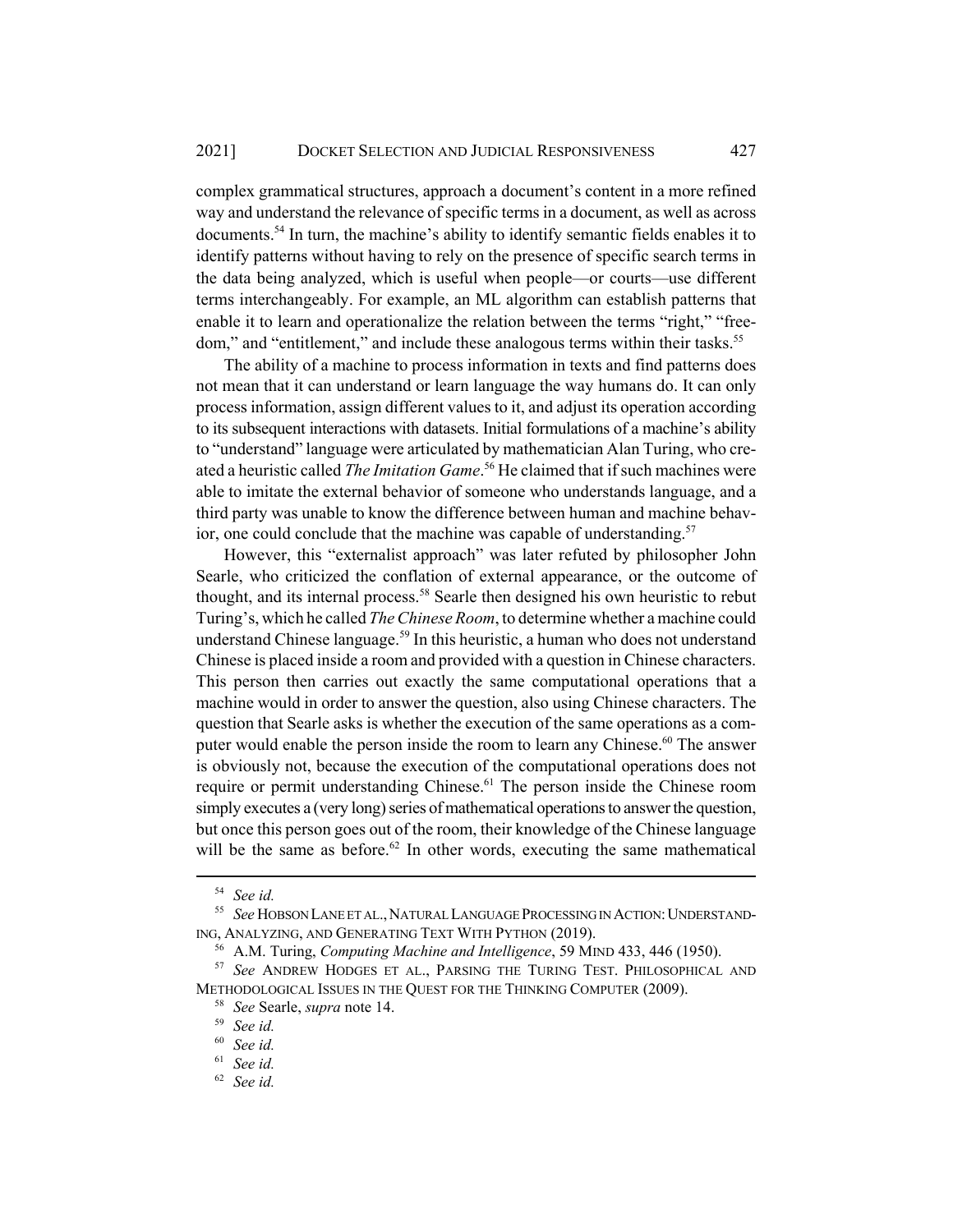operations as a computer able to answer a question in Chinese characters does not help a person to learn Chinese.

## II. THE SOCIAL FUNCTIONS OF COURTS AND THEIR ROLES WITHIN WEBERIAN HIERARCHIES

This section describes the basic functions of courts, their relation to the hierarchical structure of the judiciary, and the ways in which information flows about existing social conflict affect the responsiveness of the legal system. As we will see later in this Article, docket selection is important because it provides information about existing social conflict to high-level courts. Using AI to preselect the docket filters out emerging conflicts and legally accepted forms of social interaction that later become problematic as our understanding of them changes.

Following legal anthropologists, forty years ago Martin Shapiro challenged the traditional formalist model of courts. According to the formalist model, courts are institutions that resolve conflicts according to pre-existing rules, through adversarial procedures which result in zero-sum solutions in which one party is legally right, and the other is legally wrong.<sup>63</sup> Shapiro suggested instead that courts perform three basic functions: they resolve conflicts by acting as mediators, splitting wins and losses between the parties to disputes; they engage in social control that tends to centralize power; and they make legal rules, both within the margins left by the other branches of power or by redefining the law altogether.<sup>64</sup> However, higher and lower courts engage in mediation, social control, and lawmaking to a different extent. Higher courts engage in lawmaking more frequently and openly than lower courts, whereas the lower courts engage in more mediation and social control than lawmaking.<sup>65</sup>

These differences in the extent to which different courts perform these three functions lead to a descriptive model of the way the judiciary operates. To carry out these three functions, courts operate as functionally differentiated organs within the larger judicial system, which can be conceptualized as a Weberian bureaucratic hierarchy. In this type of hierarchy, the organs at the bottom—the lower courts—gather information about existing social conflict and noncompliance, filtering and channeling it upward to the highest courts through the appeals process and review mechanisms.<sup>66</sup> In turn, the highest courts send messages signaling the applicable law to lower courts. $67$ 

### *A. Information Redundancies and Legal Change*

As in any Weberian hierarchy, some information is necessarily lost, or filtered, in the communication between higher and lower courts. To minimize information

<sup>63</sup> *See* SHAPIRO, *supra* note 13, at 1.

<sup>64</sup> *Id.* at 63.

<sup>65</sup> *See id.* at 39–41.

<sup>66</sup> *See id.* at 49–51.

<sup>67</sup> *See id.* at 54–55.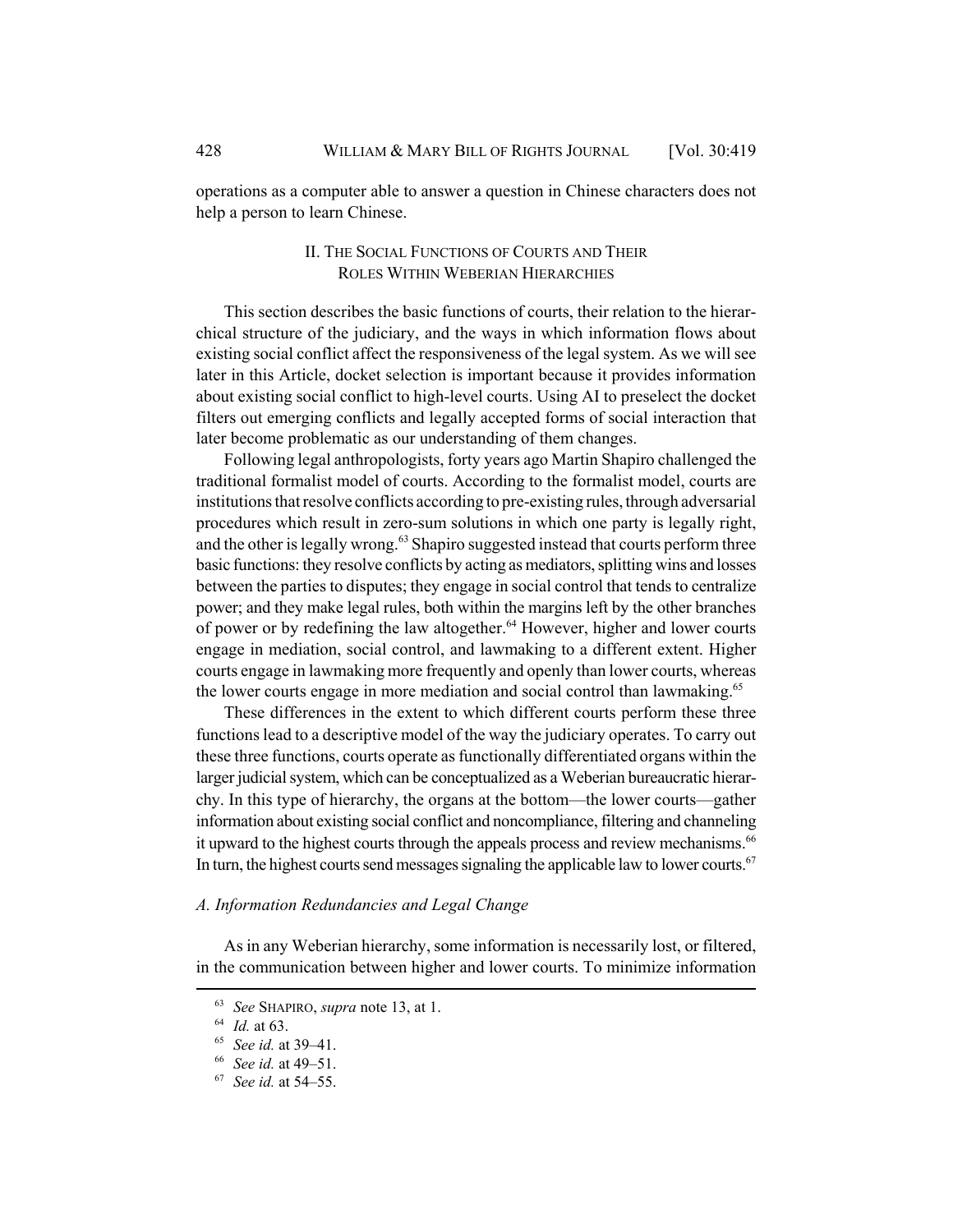loss, the judicial system relies on redundancies. Multiple lower courts are providing higher courts with information about similar social conflicts through the appeals system, whereas higher courts are retransmitting their rules downward, over and over, by reiterating precedent.<sup>68</sup> In theory, because the information is provided by a variety of lower courts, the possibility that higher courts receive skewed information about existing social conflict is lower. In turn, the continuous reiteration of rules issued by higher courts increases the probability that lower courts will follow their precedents. According to this operational model of the judiciary, information redundancy contributes to guarantee that high courts are well informed about existing conflict in society and lower courts are well informed about the applicable law.<sup>69</sup> Therefore, a judiciary operating according to this model provides greater stability to the legal system and adjustments are adopted piecemeal, producing only incremental changes in the law in order to correct minor errors.

This model presupposes certain types of social conflict will be channeled bottomup through the court system. Channeling social conflicts up through the judicial system usually would require that lower courts identify such social conflicts as justiciable claims; for example, when the conflicts they resolve can be understood as violations of fundamental rights. However, in a system that adheres to the principle of vertical stare decisis, lower courts receive signals from higher courts indicating when a certain type of social conflict is a justiciable claim. In lieu of such signals, lower courts usually discard the claim as nonjusticiable.

Most social conflicts are never even taken to court, either people either to normalize injurious experiences as part of the status quo<sup>70</sup> or because they lack the resources to change it.<sup>71</sup> Individuals face numerous obstacles to perceive their experiences as injurious and frame them as claims that could eventually be channeled through the legal system. Therefore, most injurious experiences are never channeled through the legal system or negotiated under the shadow of law.<sup>72</sup> As Felstiner, Abel, and Sarat have convincingly argued, the legal system poses significant obstacles for individuals to give a name to their injurious experiences, to attribute their occurrence to someone (blaming), and then to be able to claim some form of redress, either directly or through the courts.<sup>73</sup>

Furthermore, perceptions of what constitutes an injurious experience, and what should or should not be a justiciable claim change over time. These changes often

<sup>68</sup> *See id.* at 54.

<sup>69</sup> *See id.* at 56.

<sup>70</sup> *See* William L. F. Felstiner et al., *The Emergence and Transformation of Disputes: Naming, Blaming, Claiming . . .* , 15 L. SOC. REV. 631–54 (1980).

<sup>71</sup> *See* KITTY CALAVITA & VALERIE JENNESS, APPEALING TO JUSTICE: PRISONER GRIEV-ANCES,RIGHTS, AND CARCERAL LOGIC (2014); *see also* Marc Galanter, *Why the Haves Come out Ahead: Speculations on the Limits of Legal Change*, 9 L. SOC. REV. 95–160 (1974).

<sup>72</sup> *See* Robert H. Mnookin & Lewis Kornhauser, *Bargaining in the Shadow of the Law: The Case of Divorce Dispute Resolution*, 88 YALE L.J. 950–97 (1978).

<sup>73</sup> *See* Felstiner et al., *supra* note 70.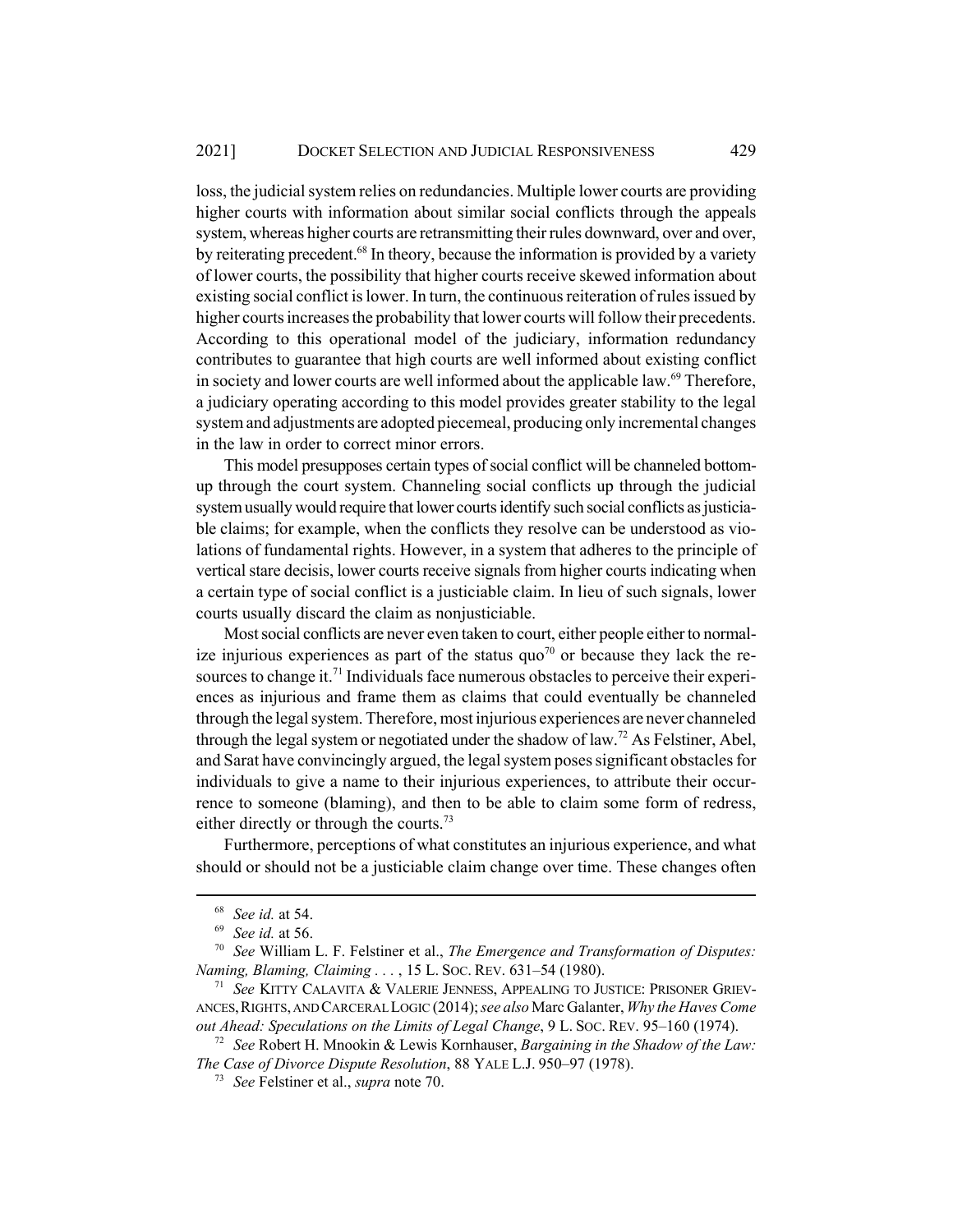occur in a piecemeal fashion in cases where lower courts sporadically nibble on existing legal doctrines to gradually change the ideas about the justiciability of social conflicts. For this reason, the judiciary adopts most legal changes incrementally. When these changes occur gradually, the judiciary operates according to the Weberian hierarchy model described above.

However, historical institutionalists have shown that long periods of relative stability, characterized only by incremental social, political, and institutional change, are usually followed by more drastic changes according to the model of punctuated equilibrium.<sup>74</sup> In these circumstances, the courts can adopt incremental changes lagging behind the rapidly changing social norms or respond by promptly adopting drastic legal changes.

One of the most drastic changes in recent times with regards to fundamental rights corresponds to what has been known as the new constitutionalism. The new constitutionalism refers to a rather inchoate phenomenon occurring in different parts of the world from roughly the 1970s to the late 1990s, where countries throughout the globe embarked on significant constitutional reforms or otherwise underwent constitutional transformations led by the judiciary.<sup>75</sup> To a large extent, the new constitutionalism was an institutional response to political and economic transformations. Changes in political regime—like democratization—or in the mode of production and economic exchange—like market liberalization or economic integration—or a combination of both, were usually accompanied by constitutional reforms.<sup>76</sup>

A key aspect of the new constitutionalism was to create new constitutional courts, increase their power for judicial review, or in any case, grant courts a greater role in governance, especially through the protection of individual rights.<sup>77</sup> These changes were of significant magnitude and abruptness, and for that reason they have been sometimes called "rights revolutions." One such example is France, where the Constitutional Council created a Bill of Rights, the "constitutional bloc," by incorporating the Universal Declaration of the Rights of Man, the European Convention, and other documents to the otherwise rights-sparse Constitution of the Fifth Republic.<sup>78</sup> Perhaps even more impressively, in the *United Mizrahi Bank v. Cooperative Village* decisions, the Israeli Constitutional Court declared the unconstitutionality of statutes

<sup>&</sup>lt;sup>74</sup> See generally FRANK R. BAUMGARTNER & BRYAN D. JONES, AGENDAS AND INSTABILITY IN AMERICAN POLITICS (2nd ed. 2009). (The notion of punctuated equilibrium was originally used in evolutionary biology to denote the way changes occurred in evolution. Then, it was adapted by social scientists to refer to the way drastic changes in institutions occurred after long periods of stability.); STEPHEN JAY GOULD, PUNCTUATED EQUILIBRIUM (Belknap Press 2007).

<sup>75</sup> *See* RAN HIRSCHL, TOWARDS JURISTOCRACY: THE ORIGINS AND CONSEQUENCES OF THE NEW CONSTITUTIONALISM 4–5 (Harvard Univ. Press 2007).

<sup>76</sup> *See* ALEC STONE-SWEET, GOVERNING WITH JUDGES: CONSTITUTIONAL POLITICS IN EUROPE (Oxford Univ. Press 2000).

<sup>77</sup> *See* HIRSCHL, *supra* note 75, at 1–2.

<sup>78</sup> *See id.* at 7.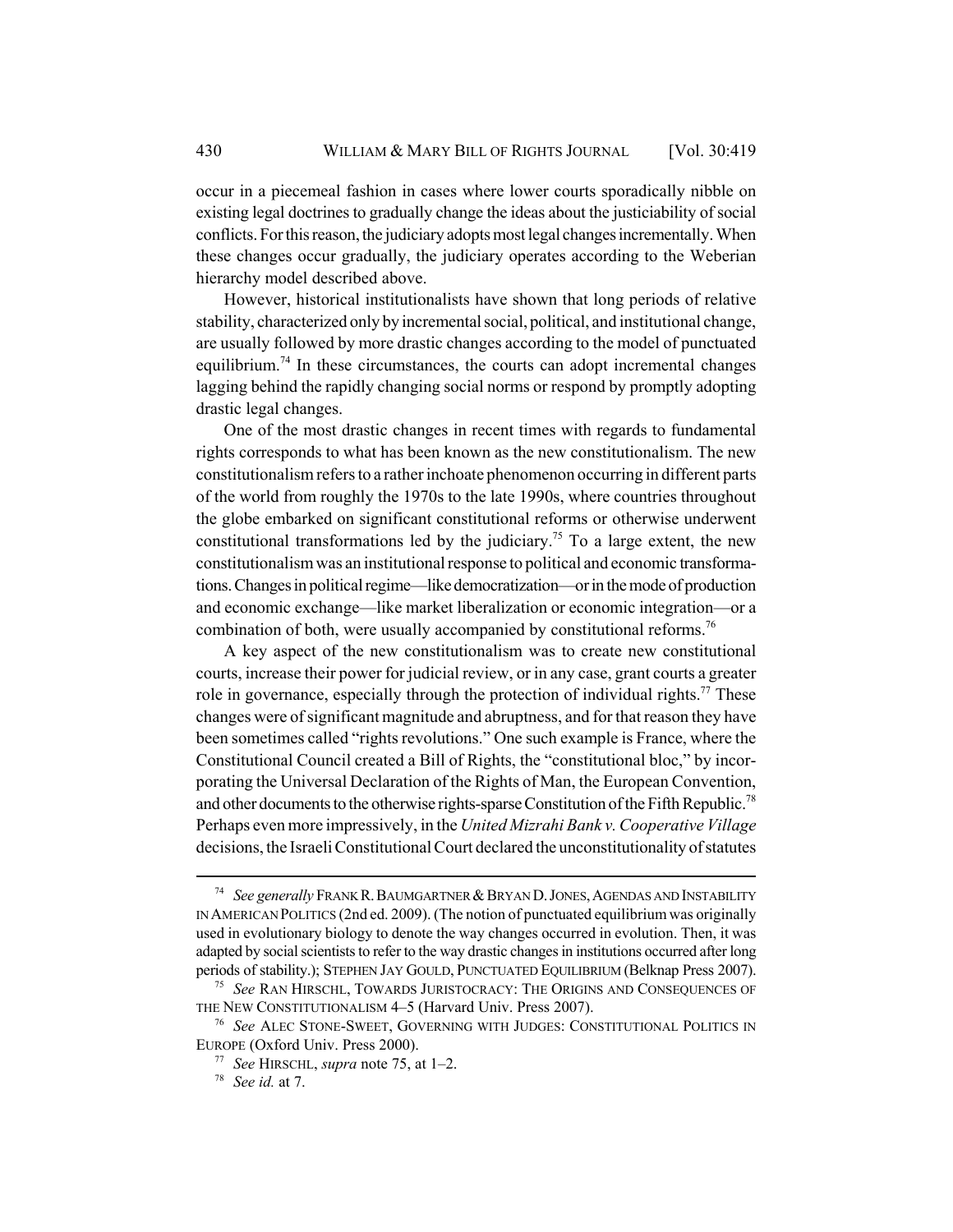for violating fundamental rights despite the fact Israel lacks a written constitution.<sup>79</sup> However, although these are especially significant cases of rights revolutions, there have been many others.<sup>80</sup> Some have even successfully occurred in authoritarian regimes like Egypt.<sup>81</sup> However, not all have been successful. Some rights revolutions have rapidly failed like in Russia<sup>82</sup> or were only able to maintain rights protection for a limited time until a backlash occurred, like in Hungary and Poland.<sup>83</sup>

How do these sudden and sweeping changes usually known as rights revolutions come to occur? Establishing the cause for these sudden changes is complex because contrary to the other branches of government, courts are passive actors, in that they cannot actively seek cases to promote such transformations. They require individuals to file claims to be able to promote legal change. This means that rights revolutions require that a critical mass of citizens can overcome the obstacles imposed by the legal system. For this reason, Charles Epp has claimed that rights revolutions occur not only because of judicial activism, but due to the enhancement of citizen access to the judicial system.<sup>84</sup> Rights revolutions, then, are the result of providing citizens with the necessary resources to organize collectively and promote legal change through litigation.

However, citizen empowerment seems to be a necessary yet insufficient condition to promote rights revolutions. Legal mobilization also depends on the perception of opportunities for success vis-à-vis other strategies.<sup>85</sup> Social organizations and individual plaintiffs are more likely to sue if they perceive that their claims might be heard and decided favorably by the courts.<sup>86</sup> However, it is unlikely that individuals or organizations will perceive they have a chance of success if their claims are unlikely to reach the high courts. The likelihood of reaching a high court depends on the messages that high courts send to both lower courts and to the citizenry. Therefore, rights revolutions also require information flows between high courts and citizens that promote litigation as a means of achieving legal change. $87$ 

<sup>79</sup> *See generally* CivA 6821/93 United Mizrahi Bank Ltd. v. Migdal Cooperative Village, 49(4) PD 221 (1995) (Isr.).

<sup>80</sup> *See* CHARLES R.EPP, THE RIGHTS REVOLUTION:LAWYERS, ACTIVISTS, AND SUPREME COURTS IN COMPARATIVE PERSPECTIVE (1998).

<sup>81</sup> *See* Tamir Moustafa, *Law Versus the State: The Judicialization of Politics in Egypt*, 28 L. & SOC. INQUIRY 883, 883–84 (2003). *See also* TOM GINSBURG & TAMIR MOUSTAFA, RULE BY LAW: THE POLITICS OF COURTS IN AUTHORITARIAN REGIMES 138–39 (2008).

<sup>82</sup> *See* Lee Epstein et al., *The Role of Constitutional Courts in the Establishment and Maintenance of Democratic Systems of Government*, 35 L. SOC. REV. 117–64 (2001).

<sup>83</sup> *See generally* Laurent Pech & Kim Lane Scheppele, *Illiberalism Within: Rule of Law Backsliding in the EU*, 19 CAMB. Y.B. EUR. LEG. STUD. 3–47 (2017).

<sup>84</sup> EPP, *supra* note 80, at 3.

<sup>85</sup> KEVIN J. O'BRIEN & LIANJIANG LI, RIGHTFUL RESISTANCE IN RURAL CHINA 38 (Cambridge Univ. Press 2006).

<sup>86</sup> AUSTIN SARAT & STUART SCHEINGOLD, CAUSE LAWYERING: POLITICAL COMMIT-MENTS AND PROFESSIONAL RESPONSIBILITIES (Oxford Univ. Press 1998).

<sup>87</sup> EPP, *supra* note 80, at 8.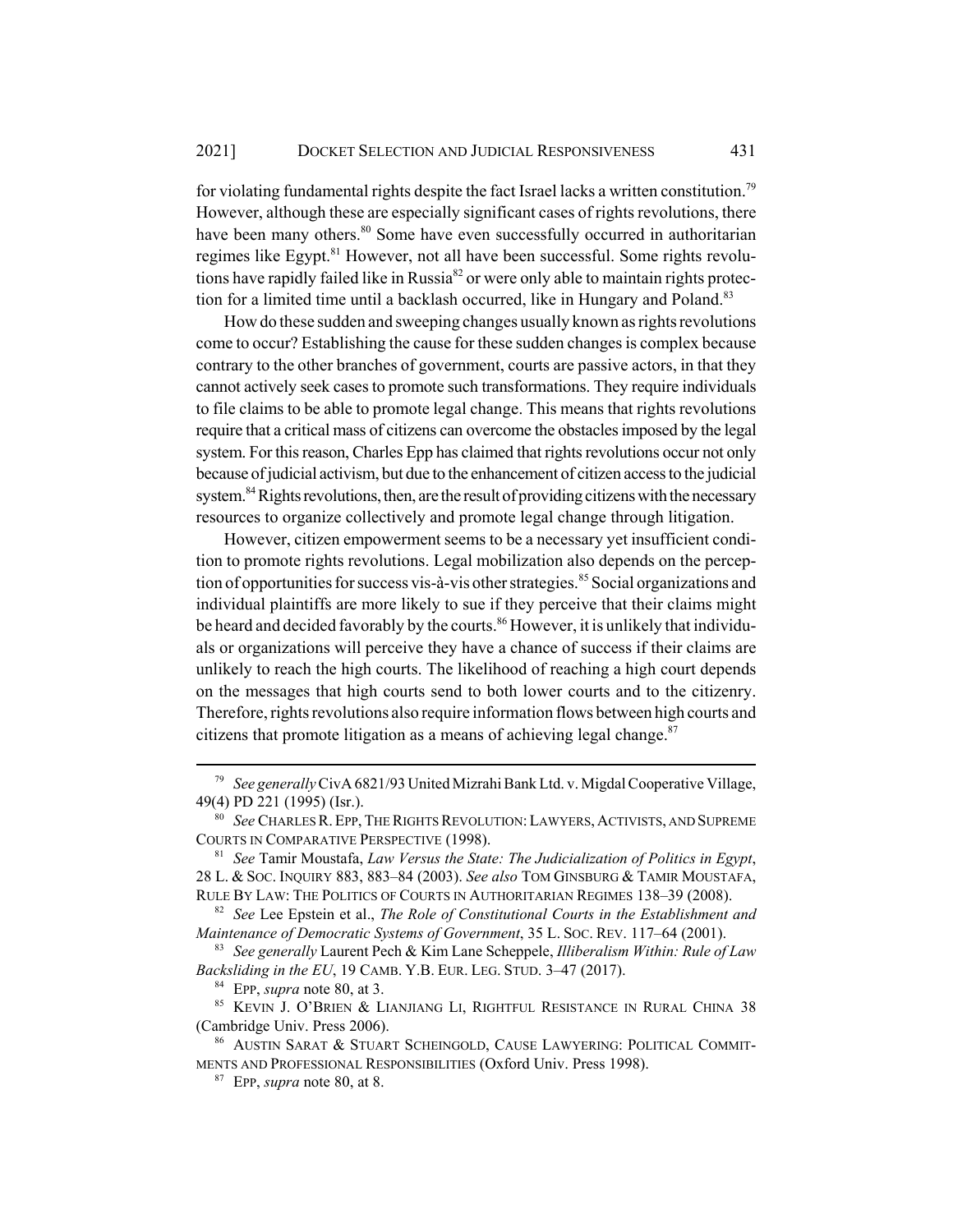In this sense, higher courts play a somewhat different role from that of lower courts. In addition to the social functions of all courts, courts at the apex of the judicial pyramid also perform a cultural role that may seem somewhat paradoxical: they help to promote conflicts. Or, to put it less provocatively, they contribute to transforming societal perceptions with regards to situations previously considered to be natural and unproblematic. It is in this last cultural function of identifying emergent social problems and denaturalizing them, I believe reliance on AI for case selection can pose a significant risk. As we will see, artificial intelligence, especially machine learning, is based on the algorithm's ability to learn by identifying preexisting legal concepts and patterns of past decisions. So even if AI can process more information about social conflicts that have previously been defined as justiciable claims, it cannot help to identify when and why patterns of emergent social conflicts or naturalized social interaction should be regarded as problematic. AI can help courts identify and select cases that fall into well-known patterns of justiciable claims, which is key to reiterate top-down signals with respect to the applicable law, but it is not helpful to promote the kinds of information exchanges about existing social conflict between high courts and the citizens that lead to rights revolutions.

## III. THE ROLE OF THE COLOMBIAN CONSTITUTIONAL COURT IN THE PROTECTION OF FUNDAMENTAL RIGHTS AND THE INCREASE IN LITIGATION

This section describes the expansion of fundamental rights protection in Colombia and the role that the Constitutional Court played in the process. The Court's responsiveness to rights claims rights led to a substantial increase in fundamental rights litigation,<sup>88</sup> thus promoting what can be called the Colombian rights revolution.

The Colombian Constitutional Court was established in 1992 after a constituent assembly created a new constitution in 1991. The Court performs two basic tasks.<sup>89</sup> The first is deciding abstract judicial review cases against congressional statutes and regulations issued by the national executive which haves the same legal force as statutes.<sup>90</sup> The second task is reviewing lower courts' decisions concerning the protection of fundamental constitutional rights via a right of action called *tutela*. 91 Since its beginnings, the Court broke with the traditional formalist approach to judicial decision making prevalent in Colombia, quickly becoming a central player in the country's constitutional governance. The Court systematically curtailed the abuse of presidential exceptional powers as a model of governance, successfully transforming the country's hyper-presidentialism into a more poised system of checks and balances.<sup>92</sup>

<sup>88</sup> *See infra* note 111.

<sup>89</sup> CONSTITUCIÓN POLÍTICA DE COLOMBIA [C.P.] art. 241.

 $\frac{90}{91}$  *Id.* 

<sup>91</sup> *Id.*

<sup>92</sup> *See* Corte Constitucional [C.C.] [Constitutional Court], Sala Plena, 1995, Decision C -1040, Constitutional Revision of Re-election Act (Colom.).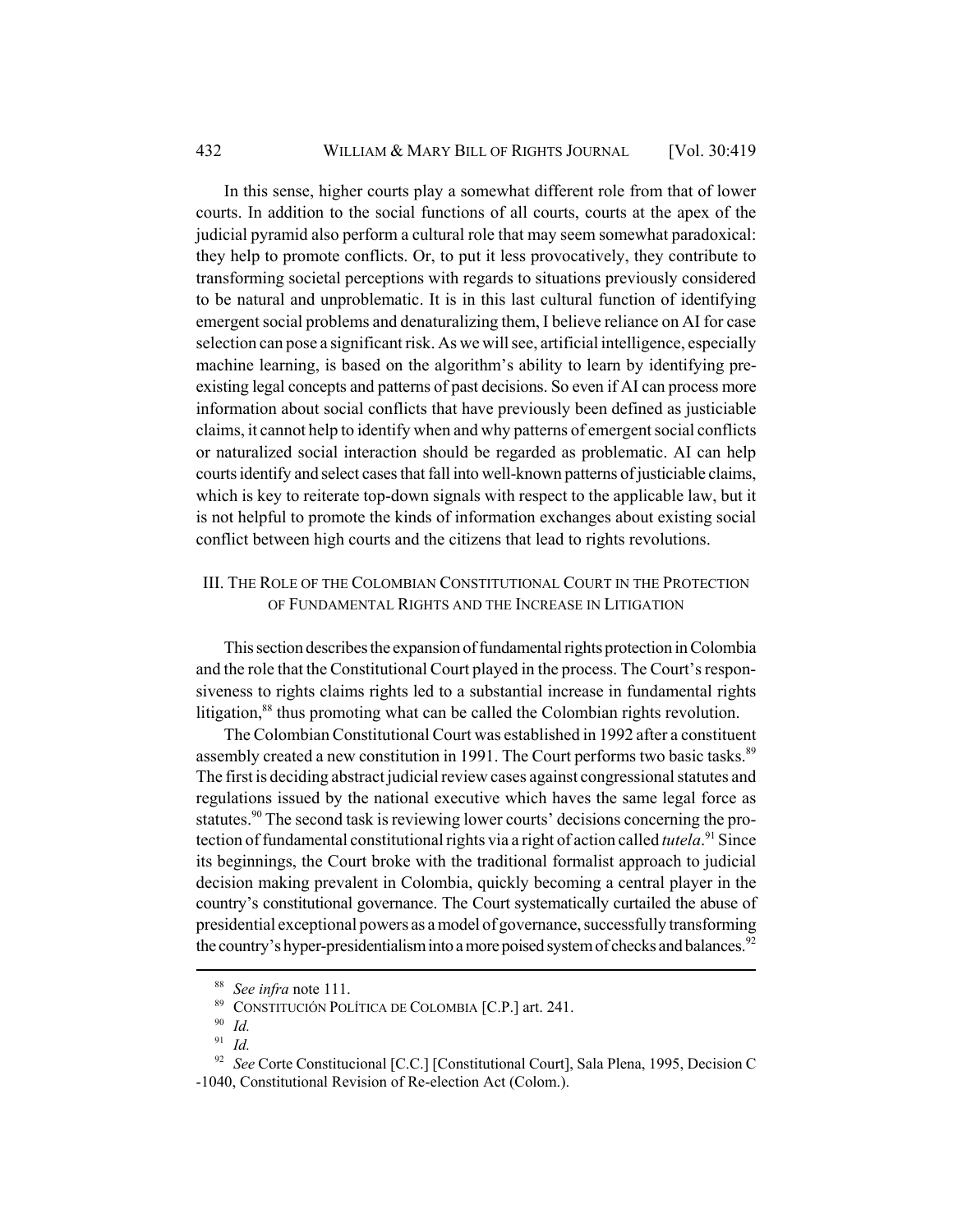Moreover, the Court even declared the unconstitutionality of a constitutional amendment that allowed indefinite presidential reelections based on its violation of a basic pillar of the Colombian constitution.<sup>93</sup>

However, the protection of fundamental rights has been perhaps even more important in fostering social and political change. *Tutela*, is, the right of action created to provide injunctive relief for protecting fundamental constitutional rights. It was established with the explicit intent of expanding access to justice for marginalized segments of society who lack an efficient mechanism to resolve their conflicts with the state and powerful private actors.<sup>94</sup> Thus, individuals and legal persons can file *tutela* claims to protect their fundamental rights whenever they are violated or threatened by a state entity or a private actor that exerts some type of authority or power over them, as long as they do not have other effective means of judicial protection of their rights.<sup>95</sup> The procedure is informal, it can be filed upon any court, and does not require legal representation. Moreover, *tutela* claims can even be filed orally whenever the claimant cannot do so in writing.<sup>96</sup> Finally, *tutela* is also an expeditious procedure: courts have ten days to decide the claim in first instance, twenty days on appeal, and judges have ample ex officio powers to gather evidence and provide claimants with temporary protection orders.<sup>97</sup>

The rights protected by *tutela* have increased widely, and they include not only civil and political rights, but social, environmental, and cultural rights.<sup>98</sup> The inclusion of social, environmental, and cultural rights as fundamental rights has been a contentious issue. With few exceptions, the Colombian constitution does not identify which rights are fundamental.<sup>99</sup> However, initially, the Court only considered civil and political rights as fundamental and excluded social, environmental, and cultural rights. In 1997, the Court started protecting social rights in cases when denying a specific service or good included in the content of a social right threatened a right commonly considered fundamental (i.e., a civil or political right).<sup>100</sup> This was generally known as the connectivity doctrine and can be illustrated with the right to health. Although initially the Court did not recognize the right to health as fundamental, it started regarding health rights as fundamental whenever denying a person access to a given medication or medical treatment posed a risk to their

<sup>93</sup> *Id.*

<sup>94</sup> *Id.* at 553, 554, 559.

<sup>95</sup> *See* L. 2591, noviembre 19, 1991, DIARIO OFICIAL [D.O.] (Colom.).

<sup>96</sup> *Id.* art. 14.

<sup>97</sup> *Id.* art. 29.

<sup>&</sup>lt;sup>98</sup> The first decision in which the full court recognized the fundamental character of social rights was: Corte Constitucional [C.C.] [Constitutional Court], marzo 6, 1997, Sentencia SU -111/97 (Colom.).

 $99$  For example, article 44 establishes that the rights of children are fundamental and prevail over all others. CONSTITUCIÓN POLÍTICA DE COLOMBIA [C.P.] art. 44.

<sup>100</sup> *See* Corte Constitucional [C.C.] [Constitutional Court], marzo 6, 1997, Sentencia SU -111/97 (Colom.).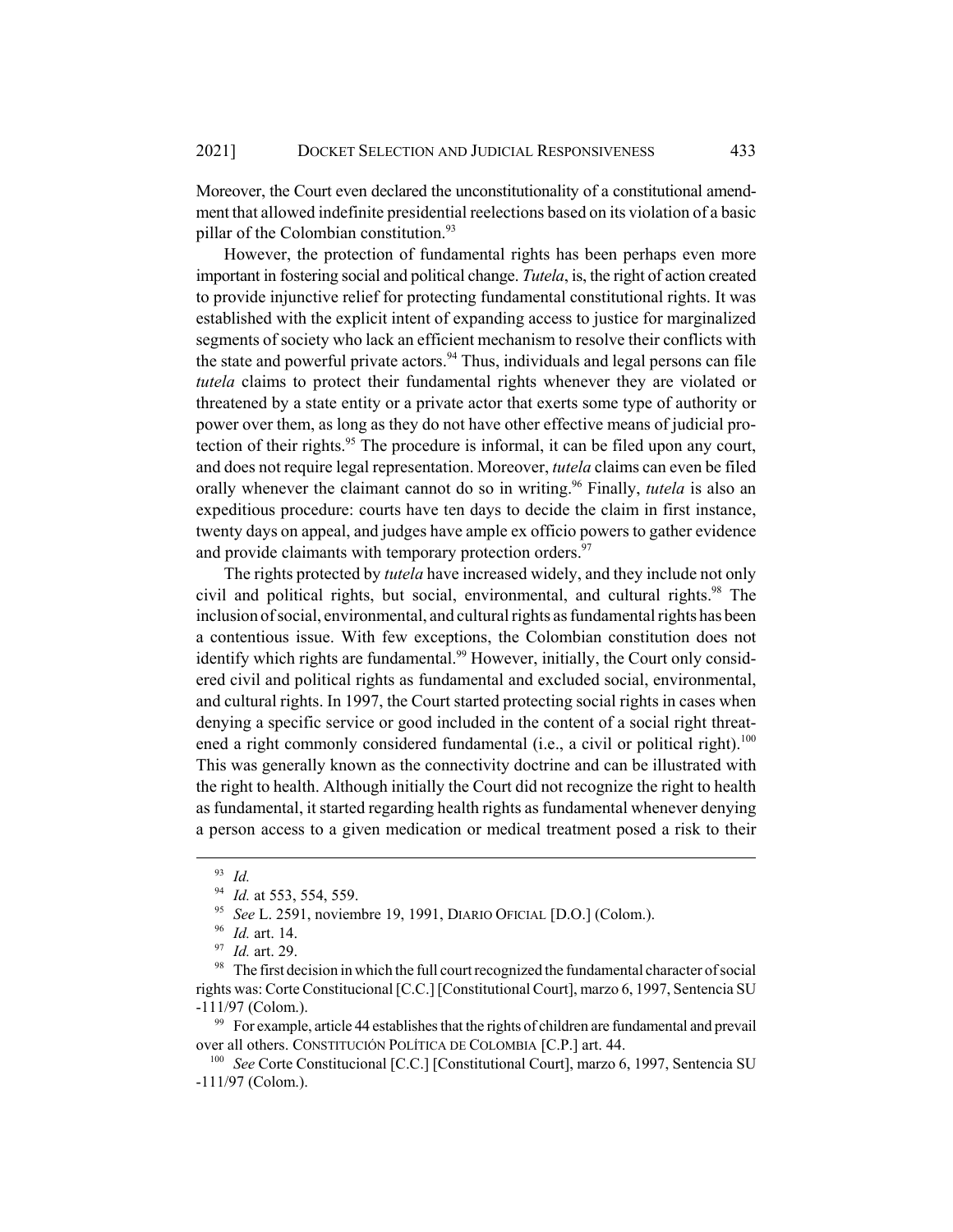life.<sup>101</sup> During the late 1990s, Colombia, as the rest of Latin America, suffered a harsh economic crisis that seriously affected people's social and economic rights. The crisis promoted a wave of *tutela* litigation seeking to protect the social and economic rights of the affected lower and middle classes.<sup>102</sup> Providing evidence of a causal connection between the lack of a social or economic right and the threat to civil or political rights became too cumbersome for both claimants and judges. Moreover, the court also started protecting social rights by connecting them to increasingly abstract and normative concepts like human dignity where showing evidence of empirical threats was less relevant.<sup>103</sup> Thus, in the mid-2000s, the Court abandoned the connectivity criterion and started protecting social rights directly as fundamental rights in and of themselves.<sup>104</sup>

Furthermore, during the late 1990s and 2000s, the catalogue of fundamental rights expanded beyond rights explicitly included in the constitution. The Colombian court borrowed the doctrine of the "constitutional bloc" created by the French constitutional council<sup>105</sup> to enhance the bill of rights and protect international human rights recognized in treaties as fundamental constitutional rights. The argument for this expansion lies in a constitutional clause that establishes the prevalence of human rights in the domestic legal system.<sup>106</sup> In that way, the Court started protecting social, economic, environmental, and cultural rights as fundamental. The protection of such rights has meant that the types of subjects being protected has also changed. The Court started protecting not just individuals, but collective actors such as labor unions, neighborhood residents, indigenous groups and afro-Colombian organizations, and even non-traditional legal subjects, such as rivers<sup>107</sup> and forests.<sup>108</sup> Thus, for example, based on the International Labor Organization's 169 Convention on the Rights of Indigenous and Tribal Peoples,<sup>109</sup> the Court started protecting via *tutela*, the rights of ethnic communities to a prior and informed consultation whenever the government

<sup>101</sup> *See* Pablo Rueda Saiz, *Legal Language and Social Change During Colombia's Economic Crisis*, *in* CULTURES OF LEGALITY: JUDICIALIZATION AND POLITICAL ACTIVISM IN LATIN AMERICA (Javier Couso et al. eds., 2013).

<sup>102</sup> *Id.* at 26.

<sup>103</sup> *Id.* at 31.

<sup>104</sup> *Id.* at 39.

<sup>&</sup>lt;sup>105</sup> The French decision of 1971 (71-44DC) included the Declaration of the Rights of Man and of the Citizen of 1789, the Preamble of the Constitution of 1946 which includes a series of social rights. Later, the Council also included the Charter for the Environment of 2004, thus extending the protection to civil, social, and environmental rights. Corte Constitucional [C.C.] [Constitutional Court], mayo 18, 1995, Sentencia C-225/95 (Colom.).

<sup>106</sup> *See* CONSTITUCIÓN POLÍTICA DE COLOMBIA [C.P.] art. 93.

<sup>&</sup>lt;sup>107</sup> *See generally* Corte Constitucional [C.C.] [Constitutional Court] noviembre 10, 2016, Sentencia T-622/16 (Colom.).

<sup>108</sup> *See generally* Corte Suprema de Justicia [C.S.J.] [Supreme Court], Sala. Civ. abril 5, 2018, L.A.T. Villabona, STC 4360-2018 (Colom.).

<sup>&</sup>lt;sup>109</sup> 108 Convention Concerning Indigenous and Tribal People in Independent Countries (No. 169), June 27, 1989, 1650 U.N.T.S. 383.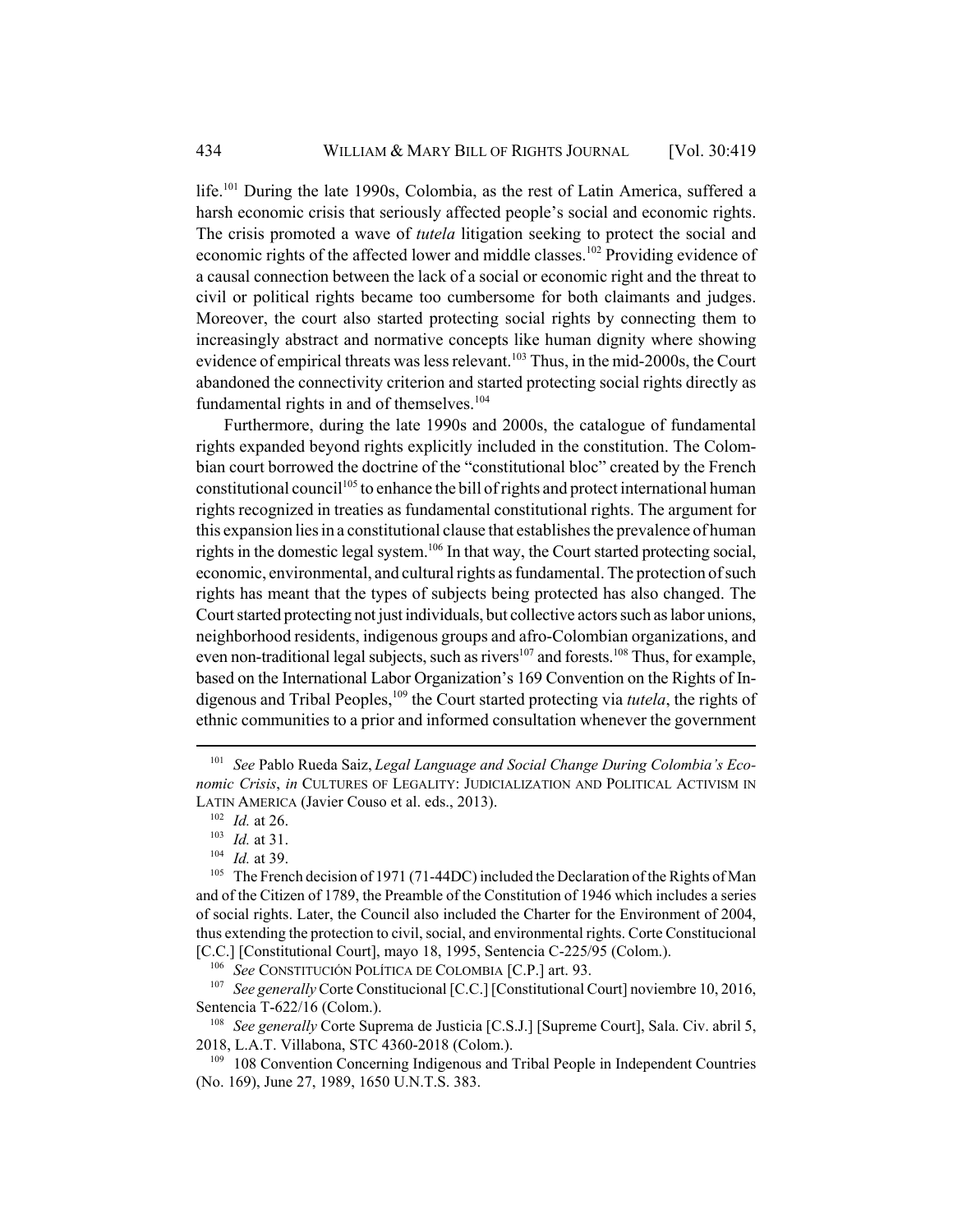sought to extract resources from their land or planned to issue a statute or administrative act that affected them directly.

The expansion of the catalogue of fundamental constitutional rights was not the result of incremental changes also adopted top-down by the Court. Rather, the expansion resulted from a rapid creation of legal categories in response to a growing panoply of claimants increasingly gaining access to the judiciary and making novel claims.110 *Tutela* increased access to the legal system to many social groups that formerly lacked it. Enhanced access to the legal system was a necessary condition that allowed these groups to resolve their conflicts with the state and with powerful private actors against which they otherwise had no recourse. However, enhanced access to justice was not a sufficient condition for the expansion of fundamental rights. The Court's responsiveness to the claims made by marginalized social groups provided them with the normative toolkit to rapidly enhance the scope and nature of their claims. In the words of a former justice of the Court, referring to the use of *tutela* by indigenous peoples, "[i]t provided such groups with a language; this is, a vocabulary, and a grammar, that allowed them to pursue their claims."111

This process by which courts come to dominate the normative structure of a community by resolving conflicts in different areas of social life has been referred to as the "judicialization of society."<sup>112</sup> In its first stage, social actors interact among themselves and with the state, and resolve the conflicts emerging from such interactions directly, either negotiating their social exchanges or simply "lumping" their losses.<sup>113</sup> When provided access and the appropriate incentives, these actors resort to third parties, such as courts, to resolve their conflicts. In the process of resolving their conflicts judges change and/or reaffirm the normative structure used to resolve them.114 The changes in norms have two basic consequences: (1) they will impact the direct interactions between social actors and (2) create an incentive for litigation by social groups. However, the expansion of litigation depends on whether these actors perceive they will benefit from the new rules created by the courts. In turn, these new rules will also help forge new relationships between courts and different segments of society.

An example of this process of judicialization can be observed clearly in the rise of cases in *tutela* in Colombia. As Chart 1 shows below, the amount of *tutelas* filed in Colombia has increased significantly since its creation. In 1992, lower courts decided 12,809 claims, whereas in 2019, that number increased to  $620,242$  cases.<sup>115</sup>

<sup>110</sup> *See* Rueda Saiz, *supra* note 101.

<sup>&</sup>lt;sup>111</sup> Interview by Pablo Rueda-Saiz with Eduardo Cifuentes, former Justice of the Court, in Bogotá, Colom. (April 2010) (on file with the author).

<sup>&</sup>lt;sup>112</sup> STONE-SWEET, *supra* note 76, at 13.

<sup>113</sup> *See id.* at 14.

<sup>114</sup> *See id.* at 15.

<sup>115</sup> *Tutelas radicadas en la Corte Constitucional*, *supra* note 10 (data configured by author).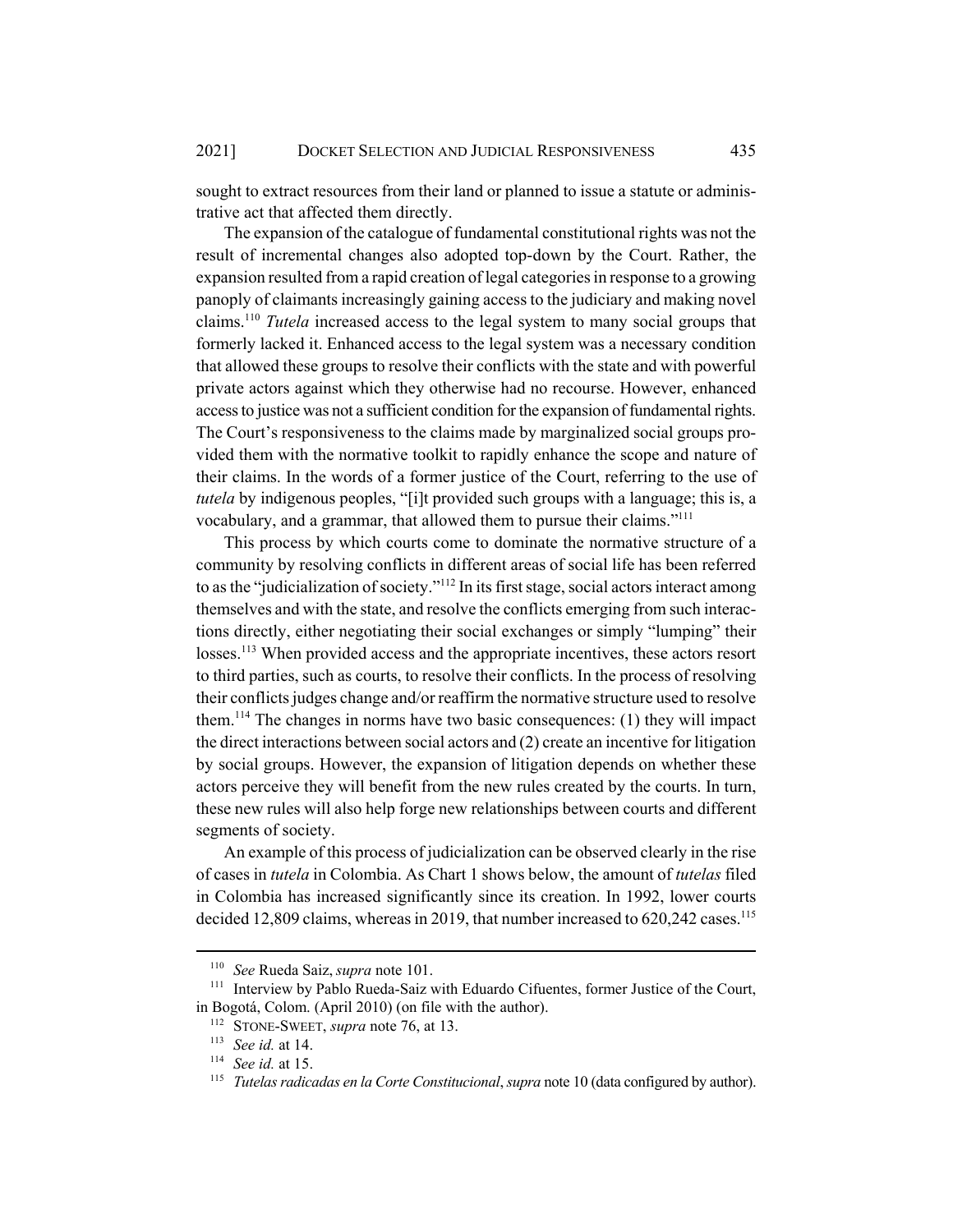

**Image 1:** Data configured by the author showing total *tutela* filings by year. The years 2020 and 2021 present a significant decrease in the number of cases because courts were temporarily closed due to COVID-19.

Moreover, the types of rights protected have also changed drastically because of the Court's jurisprudence. Until 1997, the Court did not consider social rights fundamental. As mentioned before, that year, the Court stated that social rights could be regarded as fundamental if they were connected to other civil and political rights that were generally considered fundamental.<sup>116</sup> Later, the Court discarded the connectivity requirement and started protecting certain social rights, like health, pensions, salaries, and social security benefits as inherently fundamental.<sup>117</sup> Moreover, it also started protecting cultural rights as fundamental rights even though some are not explicitly recognized in the constitution. The Court's expansive social rights jurisprudence created an incentive for litigation in that area. In the last three years, at least 50.30% of *tutela* claims filed in the country requested the protection of social rights, mostly health rights, pensions, humanitarian assistance and labor rights.<sup>118</sup>

<sup>116</sup> *See* Rueda Saiz, *supra* note 101.

<sup>117</sup> *See id.*

<sup>&</sup>lt;sup>118</sup> *Derechos demandados*, CORTE CONSTITUCIONAL REPUBLICA DE COLOMBIA: ESTADAS-TICAS DE LA CORTE CONSTITUCIONAL, https://www.corteconstitucional.gov.co/lacorte/estadis ticas.php [https://perma.cc/WHK7-5949] (last visited Dec, 13, 2021) (data compiled by author).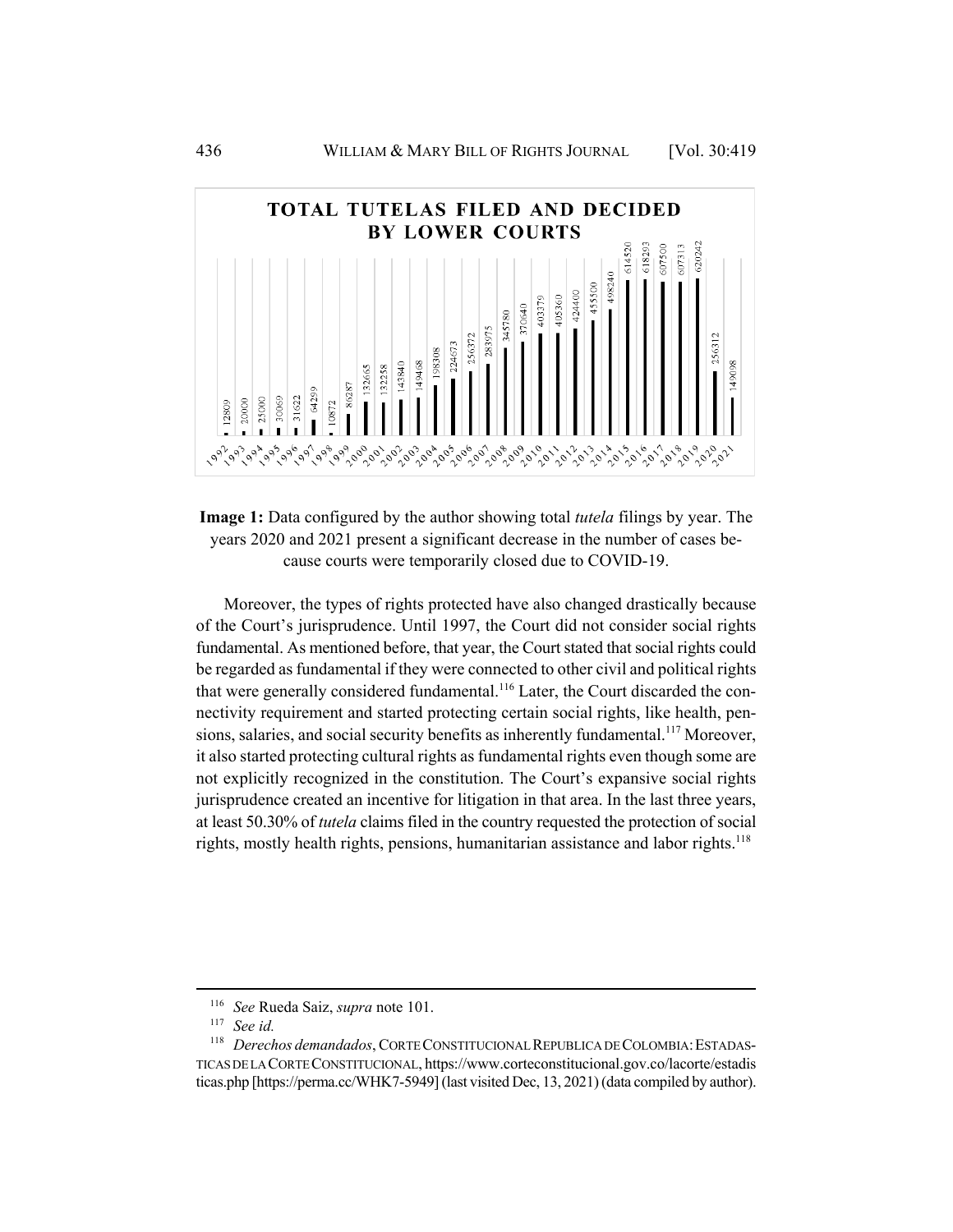

**Image 2:** Data configured by the author showing a breakdown of rights sought in 2019–2021 *tutela* filings.

As the increase in the number of social rights claims suggests, the Court plays a key role in shaping not just the increase in litigation, but the specific areas and issues on which individuals and groups file claims. The role of the Court's decisions in shaping the types of rights claimed in the litigation that followed suggests that docket selection is one of the most sensitive aspects of the Court's role. The types of claims where there has been greater expansion were initially regarded by the Court as nonjusticiable. Despite its initial position, the Court was responsive to a growing need to address issues of social, economic, and ethnic disparities that plague Colombia. Eventually, the Court changed its precedents, and in doing so it opened the door of a "rights revolution" in areas like health rights, pensions, and housing, and levelled the playing field between indigenous and companies seeking to extract resources from their territories.<sup>119</sup>

The following section describes the current process of docket selection in the Colombian Constitutional Court. It highlights the ways in which the Court obtains information about social conflict through the analyses of the summaries of the lower courts' case files written by law clerks and the staff attorneys of the Court's judges. Although there are several mechanisms that ultimately help filter cases that do not merit selection for review, a critical mass of the judges' staff are well informed about the cases.

<sup>119</sup> David Evan Landau, Beyond Judicial Independence: The Construction of Judicial Power in Colombia (Oct. 2014) (Ph.D. dissertation, Harvard University, Graduate School of Arts & Sciences).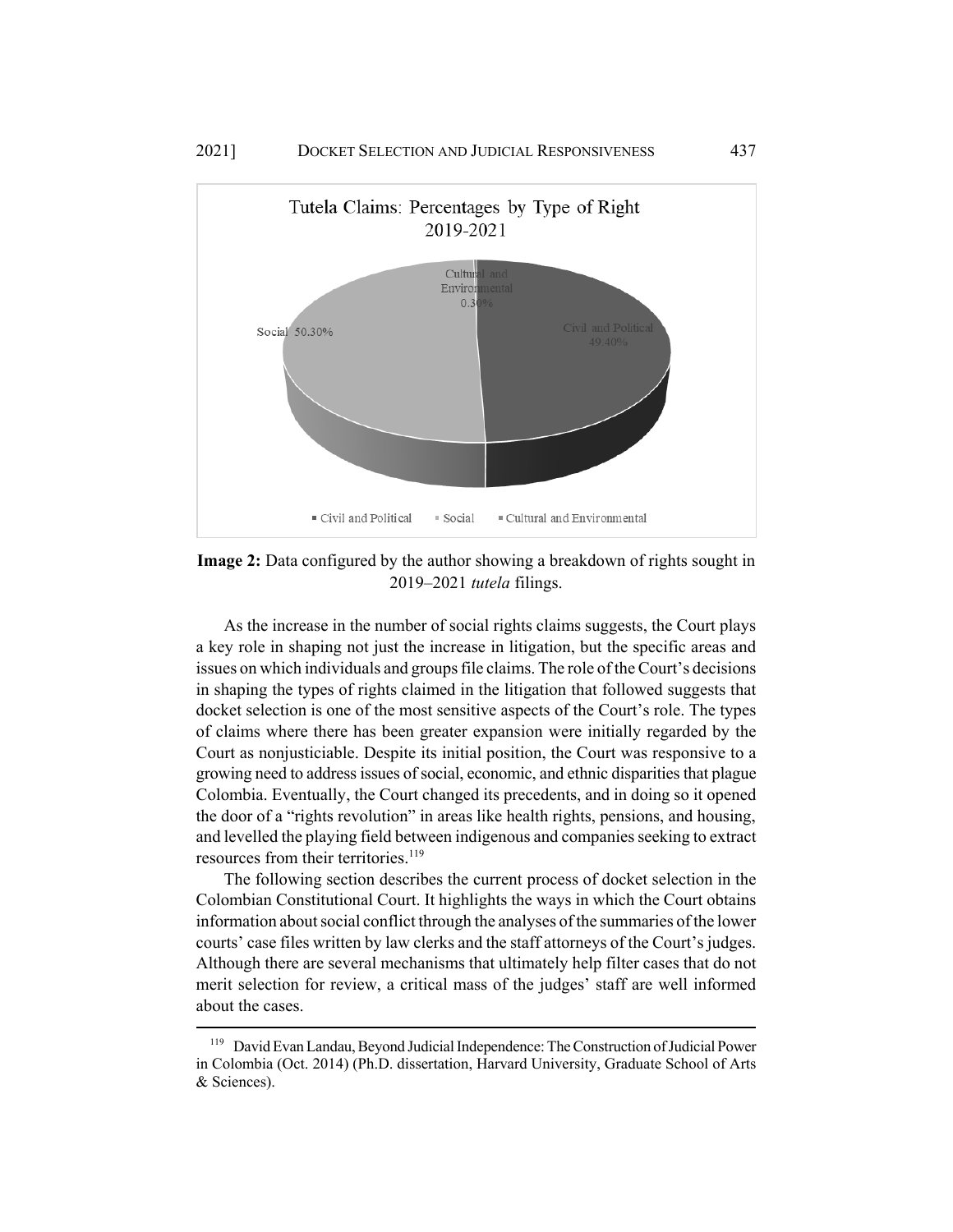#### IV. DESCRIPTION OF THE SELECTION MECHANISM

Various organs and officials of the Court participate in the selection process, but perhaps the most important ones are: The Selection Panels, the Unit of Analysis and Follow-Up to the Selection Process, and the Law Clerks. Additionally, attorneys within the staff of each judge support the whole selection process, even though they have different tasks depending on the way each judge organizes the team's work. In what follows, this Article will describe the selection process, identifying their roles and interactions to show how the information regarding the case files flows from lower courts to the Constitutional Court.

As previously mentioned, individuals and legal persons can file *tutela* claims upon any court. Once a *tutela* decision is final, the case file goes to the Constitutional Court to determine whether the Court will select it for review.<sup>120</sup> After arriving at the Court, the law clerks (law students in their final year who work for one of the judges)<sup>121</sup> read the case files and summarize them. Each judge works with approximately six or seven clerks, in addition to a staff of sixteen attorneys with different levels of seniority that comprise each judge's team.

A member of the staff of each judge is appointed to the Unit of Analysis and Follow-Up of the Selection Process, who usually dedicates most, if not all, of her time to this task. The role of the unit is to implement the selection criteria, create the templates for the case files' summaries that the law clerks write, supervise their work, discuss with them any cases that may award being selected, and elaborate a long list of "preselected" cases. This unit meets at least once a week to discuss current issues, cases and trends, establish the best way to implement selection criteria and discuss any problems that the selection process may have. Clerks are instructed by the unit member in their judge's team with regard to case selection and criteria discuss candidate for review.<sup>122</sup>

Reading the files, analyzing the relevant case law, and discussing them is a timeconsuming task. Unit members are usually attorneys with several years of court experience and are dedicated full-time to their task. If the unit member agrees the case could be preselected for review, she will usually take it to one or more senior attorneys in the judge's team for further discussion. Thus, when a clerk identifies a potential candidate case for review, usually at least three people in the judge's team are familiar with the case and its merits. Unit members then approve the preselection of the case and indicate this in the case's summary. Case summaries of preselected,

<sup>120</sup> *See* Rueda Saiz, *supra* note 101, at 32.

 $121$  In Colombia, law school is an undergraduate degree that typically lasts five years. Throughout the fifth year, all students are legally required to work for a clinic or as law clerks. *See* L. 1862, agosto 18, 1989, DIARIO OFICIAL [D.O.] (Colom.).

<sup>&</sup>lt;sup>122</sup> *See* Corte Constitucional [C.C.] [Constitutional Court], noviembre 10, 2016, Acuerdo 02 de 2015 (Colom.).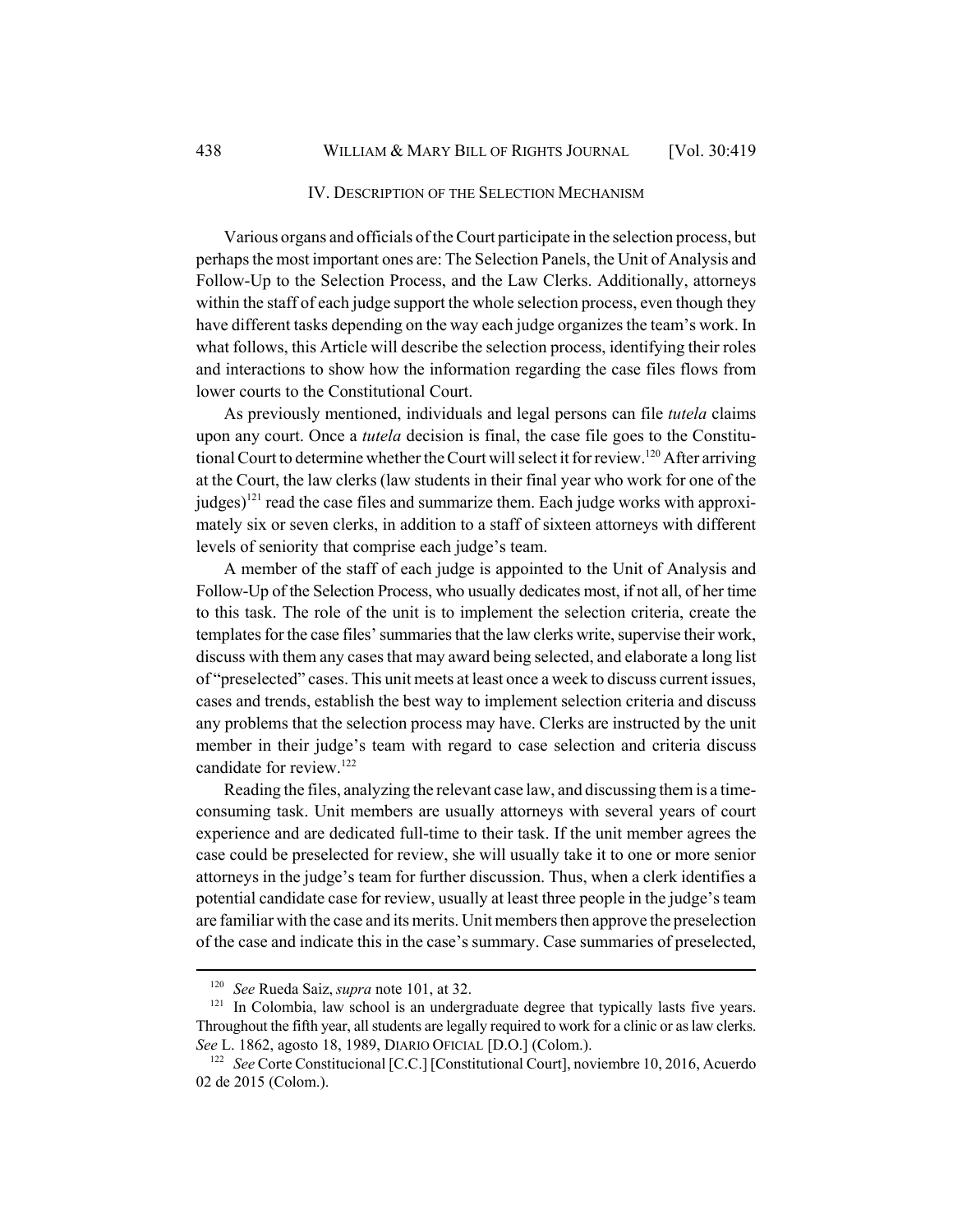as well as non-preselected, cases are transferred to the staffs of the two justices whose turn it is that month to be part of the Selection Panel.<sup>123</sup>

Selection panels are comprised of two judges, who meet roughly once a week to select the cases for review and distribute them among the judges.<sup>124</sup> Before each meeting, the staff members of each judge read the summaries, analyze them, and elaborate a format of written arguments justifying their position. These cases are then discussed by each judge and their staff to define their position with respect to each case. Once the judge's position has been defined, the staff attorneys meet and elaborate a short list of cases. These preliminary meetings reduce both the number of cases and their disagreements. Then, the judges in turn for the panel and their teams hold a formal meeting with the secretary of the court to decide what cases will be selected for review. The judges that comprise the selection panel change every month to avoid overburdening their teams.<sup>125</sup>

Despite being labor intensive, the selection process is not foolproof. Even though case files are revised exhaustively and there are intentional redundancies geared toward double-checking the selection process, some unworthy cases get selected (false positives). More importantly, critical cases are sometimes overlooked (false negatives). To correct the problem of false negatives in this classification process, the Court's judges who did not participate in the selection process but may nevertheless be aware of the importance of a case before the Court can insist that the panel select a case. Besides these judges, the country's human rights ombudsperson, the *Procurador General*, and the government can insist on the need to select a specific case.126 In these circumstances, the selection panel considers the request and once again decides whether there is any merit to select the case. However, the panel still has complete autonomy in deciding whether there is merit to select the case.<sup>127</sup> Moreover, the claimants or any individual with a legitimate interest can write an informal request to the Court asking it to select a case.<sup>128</sup> When one of the public officials mentioned above insists on the selection of a case or a person requests it, the staff attorneys analyze the case file and write a summary expressing their position with respect to the selection of that case.<sup>129</sup>

As the former description shows, the selection process is a time-consuming enterprise with significant redundancies. The same case files are read and summarized exhaustively, and their merits for review are analyzed by multiple participants at different times. These redundancies have a specific purpose, which is to guarantee that the Court's judges and their staffs are well-informed about existing patterns of

<sup>126</sup> *Id.*

<sup>123</sup> *Id.*

<sup>124</sup> *Id.*

<sup>125</sup> *Id.*

<sup>&</sup>lt;sup>127</sup> L. 2067, septiembre 4, 1991, DIARIO OFICIAL [D.O.] (Colom.).

<sup>128</sup> *Id.*

<sup>129</sup> *Id.*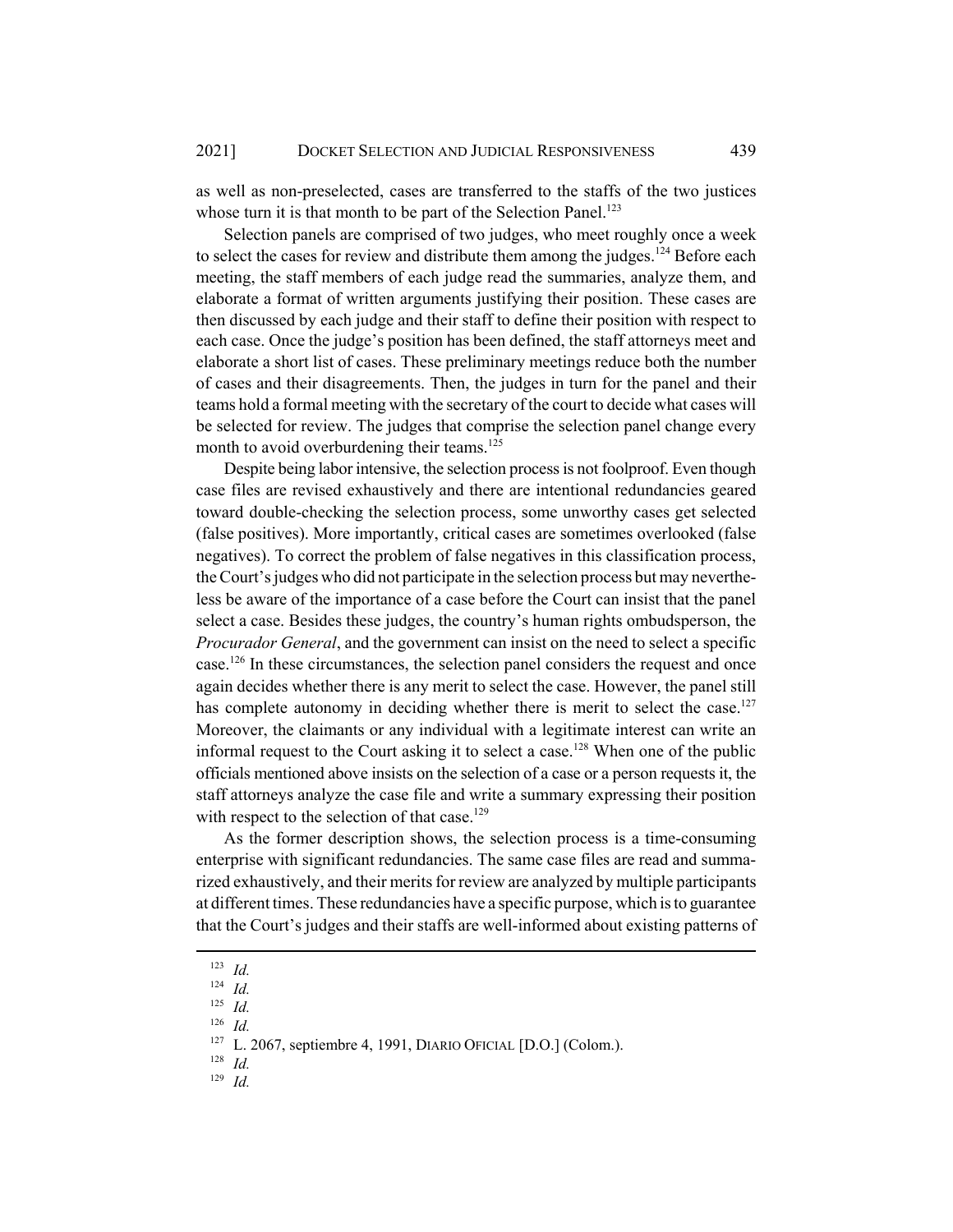fundamental rights violations within Colombian society and minimize false negatives in the selection process. In terms of the Weberian hierarchies described above,  $130$ redundancies guarantee that the information with respect to patterns of conflict in society flows upward to the apex of the hierarchy. This information is important because it enables the Court to adequately perform its functions of conflict resolution, social control, and lawmaking. Without adequate information about existing social conflict social conflicts would increase significantly, courts would not regard them as justiciable and aggrieved individuals and groups would resort to other means to resolve them.

The possibility that individuals and social groups resort to other means to resolve their conflicts, including illegal means, is a very real one, especially in a country with a history of inequality, internal armed conflict, and violence, like Colombia. The capacity of the judicial system to channel and resolve conflicts between parties with significant power asymmetries can contribute to preventing individuals from taking justice into their own hands and instead strengthen the legitimacy of the state. The capacity of the judiciary to channel social conflict depends, among others, on the availability of information that the Constitutional Court has about existing social conflict.131 The availability of such information can enable the Court not only to intervene directly to resolve such conflicts, but to create rules through which lower courts can resolve them. Moreover, those same rules are likely to guide the interactions of social actors and governmental officials.<sup>132</sup> Thus, redundancy in the docket selection process is important because it guarantees that the Court has the information that will allow it to reduce social conflict.

During the first years of the existence of the Court, this type of redundancy in the selection of its docket was feasible. However, as image 1 above shows, the number of *tutela* case files the Court must analyze went from roughly 12,000 in 1992 to 620,000 in 2019. In other words, the number of case files that the Court needs to analyze to select its docket has increased  $5,100\%$  in twenty-seven years.<sup>133</sup> To provide a more temporally grounded idea of the order of magnitude, in any given week of 2019, the Court received approximately the same number of case files that it received during the whole year in 1992. The resources necessary for processing that number of case files are exorbitant. Monitoring the elaboration of case file summaries, analyzing their merits, and discussing them, is simply out of the Court's capacity. Therefore, a more efficient mechanism to select the Court's docket is necessary. It is for this reason that the Court has adopted a mechanism to simplify and expedite the docket selection process. In what follows, this Article will describe the way in which AI will be used to contribute to these two purposes.

<sup>130</sup> SHAPIRO & STONE-SWEET, *supra* note 13.

 $\frac{131}{132}$  *Id.* 

STONE-SWEET, *supra* note 76.

<sup>133</sup> *Tutelas radicadas en la Corte Constitucional*, *supra* note 10.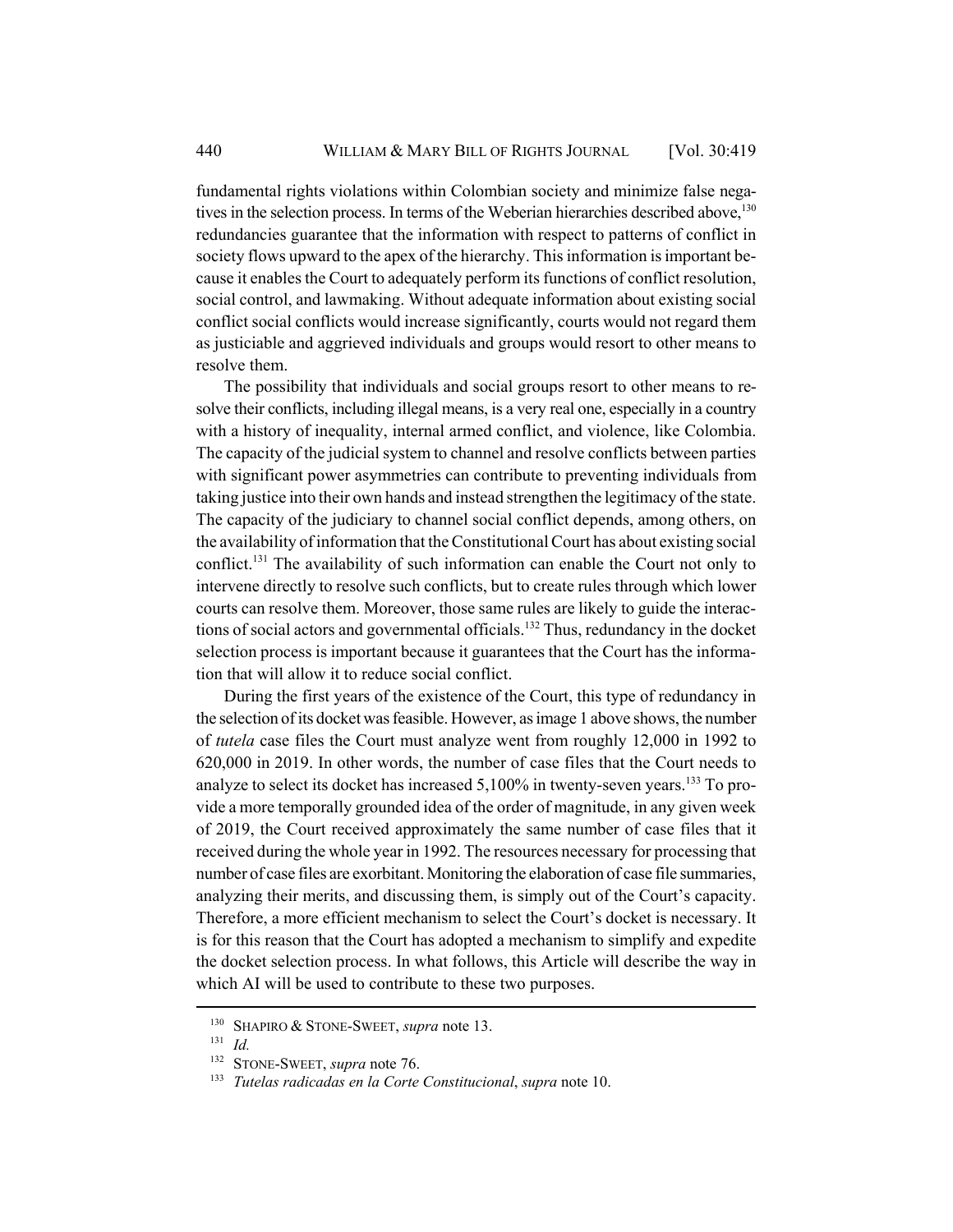#### *A. How Is AI Being Used for Case Selection in Colombia?*

Understanding the function and precise extent to which AI is currently being used for docket selection in Colombia's Constitutional Court is difficult for various reasons. For starters, the whole program has changed from its initial design, called Prometea, to its current one, called PretorIA.<sup>134</sup> The initial design, Prometea,<sup>135</sup> was based on the design used by the office of the Attorney of the Province of Buenos Aires, Argentina, to assist its role by predicting the possible outcomes of the cases in which it represents the interests of Buenos Aires and help it draft resolutions accordingly. The Argentine version of the program uses machine learning and natural language processing to read tax case files, predict possible outcomes, and generate official documents based on the machine's analysis.<sup>136</sup> According to the Constitutional Court, the current program used to assist the Court in the selection of its docket, PretorIA, is much more modest and does not use machine learning.<sup>137</sup>

Another difficulty in establishing the specific technology of AI being in Colombia's Constitutional Court lies in that there are significant discrepancies between the way PretorIA is described by the Constitutional Court and by the entity in charge of its implementation, the Artificial Intelligence Laboratory (IALAB) of the University of Buenos Aires, Argentina.<sup>138</sup> According to members of the IT office of the Constitutional Court, the selection criteria at this stage are introduced manually, using specific terms defined by the Unit of Analysis. At this stage, then, even if the program can be considered artificial intelligence, it does not use machine learning. Much less does it use deep learning, neural networks, or natural language processing. In fact, according to the way it is described by the Court's IT team, PretorIA is not much more than a sophisticated search engine that additionally performs some statistical functions. Moreover, at this stage the program remains a pilot, and it is only being used to select cases related to the right to health.<sup>139</sup>

In contrast, according to IALAB's website, PretorIA uses supervised machine learning to read thousands of case files and predict the presence of selection

<sup>&</sup>lt;sup>134</sup> The name of the Argentine program, Prometea, alludes to the Greek Titan that stole fire from the gods to give it to humans. *See* CARL KERENYI,PROMETHEUS (Princeton Univ. Press 1991). In turn, the name of the Colombian program alludes to both the Roman praetor, who acted as a magistrate and to the acronym of artificial intelligence in Spanish: IA.

<sup>135</sup> *See Informe de gestión 2018–2019*, CORTE CONSTITUCIONAL, https://www.corteconsti tucional.gov.co/transparencia/Informe%20GestionPresidencia2018-2019.pdf [https://perma .cc/3HM5-HYYC] (last visited Dec. 13, 2021).

<sup>136</sup> *See PROMETEA: Transformando la administración de justicia con herramientas de inteligencia artificia*, INTERAMERICAN DEV.BANK, https://publications.iadb.org/publications /spanish/document/PROMETEA-Transformando-la-administracion-de-justicia-con-herrami entas-de-inteligencia-artificial.pdf [https://perma.cc/24VC-JDM6] (last visited Dec. 13, 2021).

<sup>137</sup> DEJUSTICIA, *supra* note 12.

<sup>138</sup> *See PretorIA*, IALAB, https://ialab.com.ar/pretoria/ (last visited Dec. 13, 2021).

<sup>139</sup> *See id.*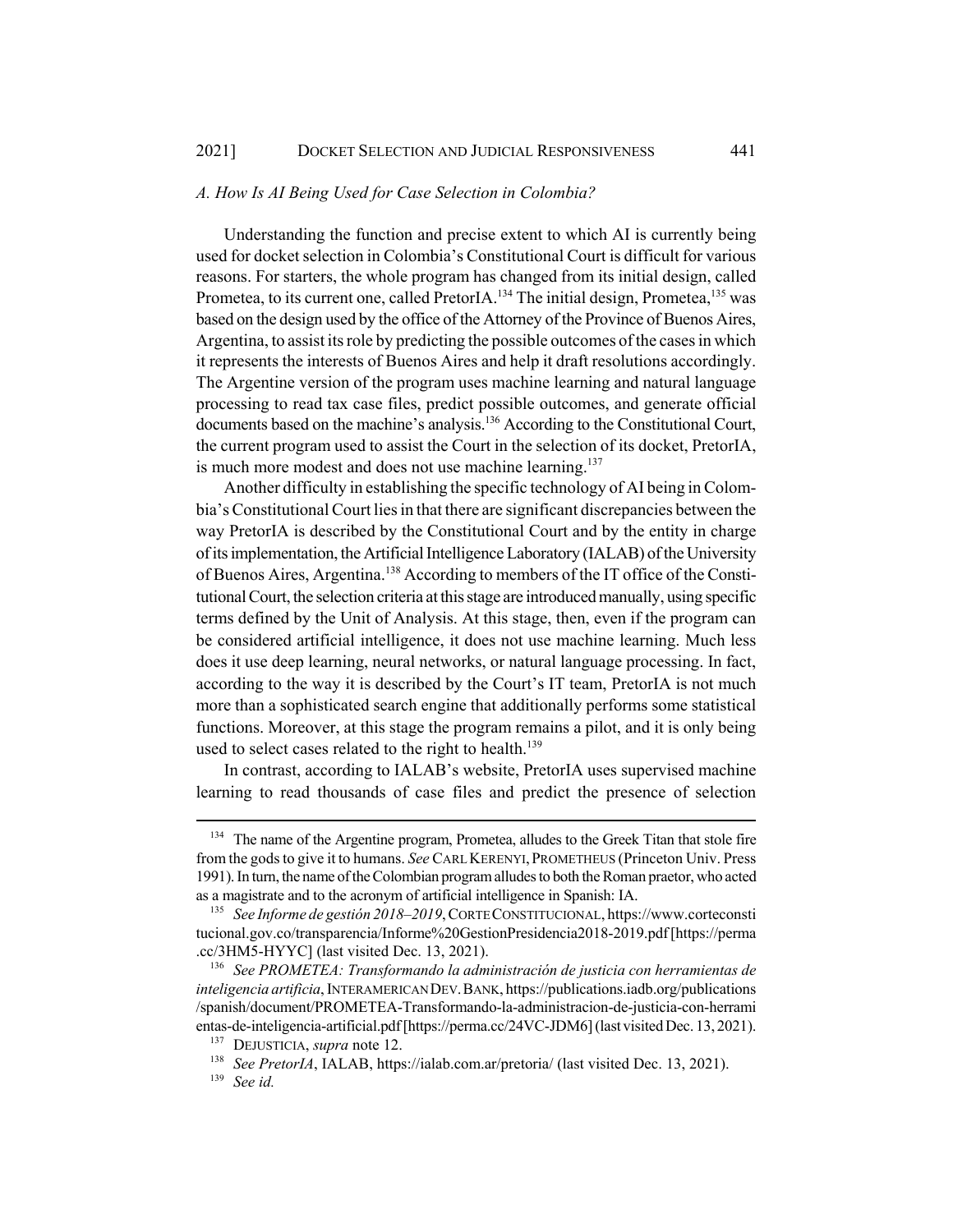criteria.140 According to this account, the program would not just identify specific terms being used in the case files and bring them forward, it would also predict when the selection criteria are present in any given case.<sup>141</sup> This kind of prediction would require machine learning and the use of natural language processing in order to identify the relevant case files, even when the specific search terms introduced by the programmers. Moreover, this kind of prediction would also entail the capacity to establish when a term is just mentioned in passing, when it is immaterial, or in any case does not indicate the presence of a criteria for selection.

Regardless of the actual stage of development of PretorIA, whether the cases are preselected with the assistance of a search engine which uses specific terms as criteria, or the presence of such criteria are predicted using machine learning and natural language processing, the Court will use pre-existing categories to preselect its docket.<sup>142</sup> Using the terminology of Weberian hierarchies, the preestablished normative, topdown categories will be used, not only to send signals to lower courts, but to select the docket.<sup>143</sup> In other words, normative categories will be used to filter the signals that an apex court will receive from lower courts with respect to existing social conflicts. Preselecting the Court's docket based on pre-existing normative categories will skew the process in favor of reiterating the Court's pre-existing case law. In other words, the Court will look at the same types of claims which it has previously analyzed. As we will see, this will be problematic for the function of conflict resolution, as there will be a significant segment of social conflict that will be excluded from the outset. Moreover, it will also be problematic from the standpoint of lawmaking; particularly as it prevents the Court from responding to emergent social problems and problematizing naturalized forms of social interaction.

## V. ANALYSIS OF AI MECHANISMS USED TO SELECT THE COURT'S DOCKET: THE IDENTIFICATION OF OLD AND EMERGENT CONFLICTS

This section analyzes the benefits and drawbacks of using AI to assist the Constitutional Court preselect its docket of *tutela* cases. This section will analyze two potential benefits: (1) AI can help the Court centralize and process large amounts of information, and (2) it can do so more efficiently. Efficient processing of information helps high courts identify when lower courts are not abiding by their precedents, thus aiding them in their function of social control. In turn, the ability to centralize and process greater amounts of information can help courts identify any structural causes that underlie patterns of violation of fundamental rights. By identifying structural causes of these violations, courts can devise new solutions to well-known, unresolved problems, facilitating their conflict resolution function.

<sup>140</sup> *See id.*

<sup>141</sup> *See id.*

<sup>&</sup>lt;sup>142</sup> *See supra* note 122 and accompanying text.

<sup>143</sup> *See id.*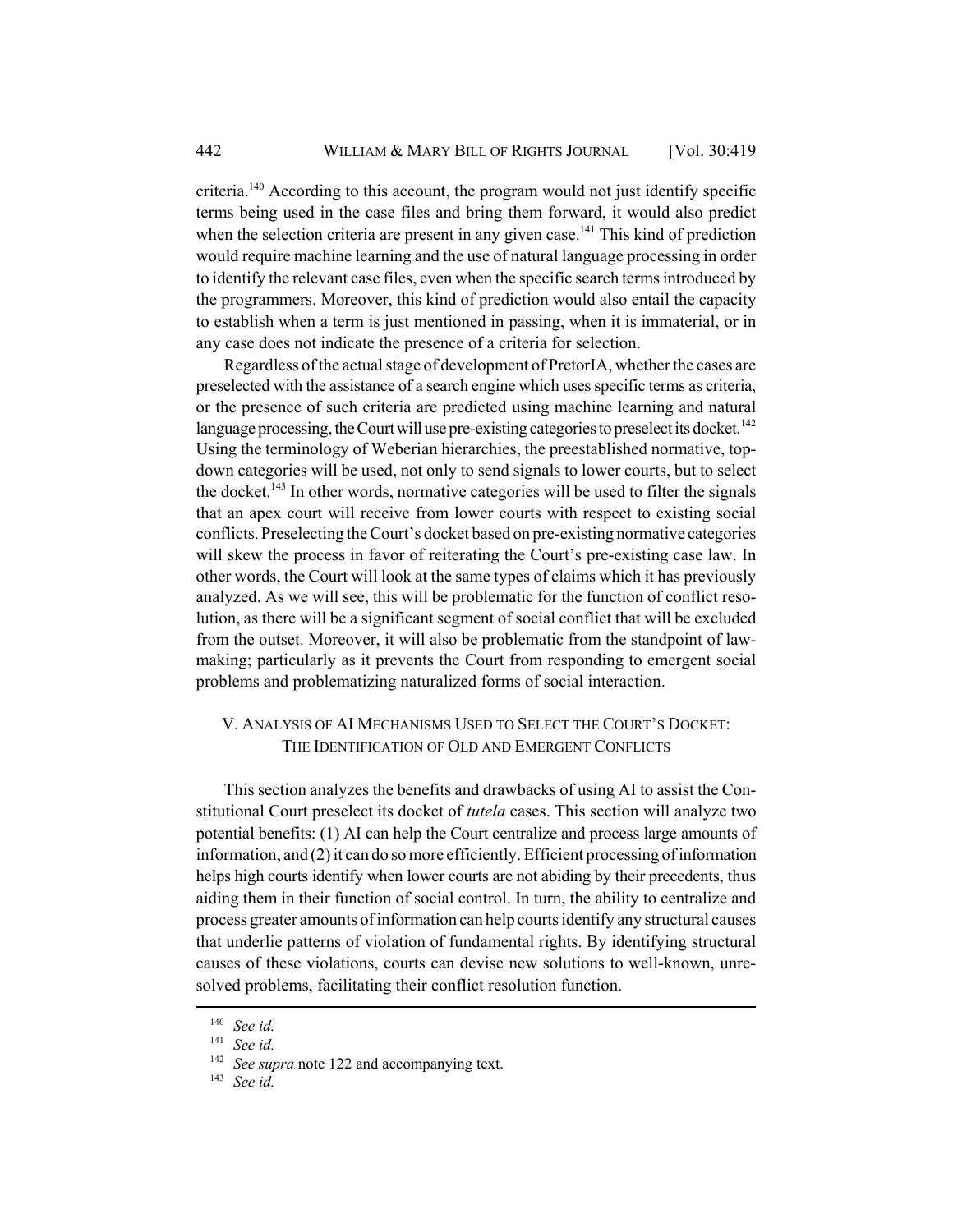Nonetheless, using AI to preselect the docket of an apex court also has drawbacks with respect to judicial lawmaking and conflict resolution. Depending on the type of AI used, the algorithm uses either key legal terms, or precedent—that is, past patterns of decision-making—to help the Court preselect its docket.<sup>144</sup> Therefore, whether through predefined legal concepts or patterns of decision making, the machine can only learn from a bounded *legal* context. It cannot consider an unbounded social context, integrating and balancing its moral, political, economic and technological components to identify when a case should be selected by the Court. Regardless of their importance within the dynamic context that constitutes human experience, cases are overlooked if they do not fit within pre-existing legal categories. In contrast, when lower courts' decisions are analyzed by humans, and selection for review is based on discussions between law clerks and staff lawyers, great importance is given to the multiplicity and dynamism of human experience. In this way, docket selection helps law to remain an institution that is dynamic and cognitively open to the complexity of human experience.

Moreover, besides having a strictly legal input to select cases, AI selection is based on information about prior cases or pre-existing legal categories. This means that its way of processing information is exclusively anchored in the past, not based on a vision of the future. Under these circumstances, law can become stifled and fundamental rights can become less responsive to the ever-changing challenges of our social and political life.<sup>145</sup> Even though selecting a high court's docket based on legal categories and past decisions does not necessarily mean that legal change is impossible, it might become mostly marginal; change that only seeks to adjust minor errors without promoting significant transformations. In the terms of the new constitutionalism literature, there will be no rights' revolutions if the courts at the apex of the judiciary select rights' cases based on pre-existing legal concepts and patterns of decision-making.

These circumstances show the importance of distinguishing the kinds of abilities and processes we generally refer to as intelligence and learning when they are carried out by a machine or by human beings to understand the proper place of AI in legal decision making. However, before focusing on the drawbacks of using AI to select the Court's docket, we will analyze some of its possible benefits.

### *A. The Possible Benefits of Using AI to Preselect the Court's Docket*

As mentioned, the Court and the entity in charge of developing PretorIA represent its technology differently. While the Court's IT personnel says PretorIA's current capacity is that of a search engine that uses terms to identify potentially relevant

<sup>144</sup> *See* DEJUSTICIA, *supra* note 12.

<sup>&</sup>lt;sup>145</sup> Other commentators have also stressed the stifling effect that AI may have over justice. An important work on this topic is Rebecca Crootof, *"Cyborg Justice" and the Risk of Technological-Legal Lock-In*, 119 COLUM. L. REV. 233, 233–51 (2019).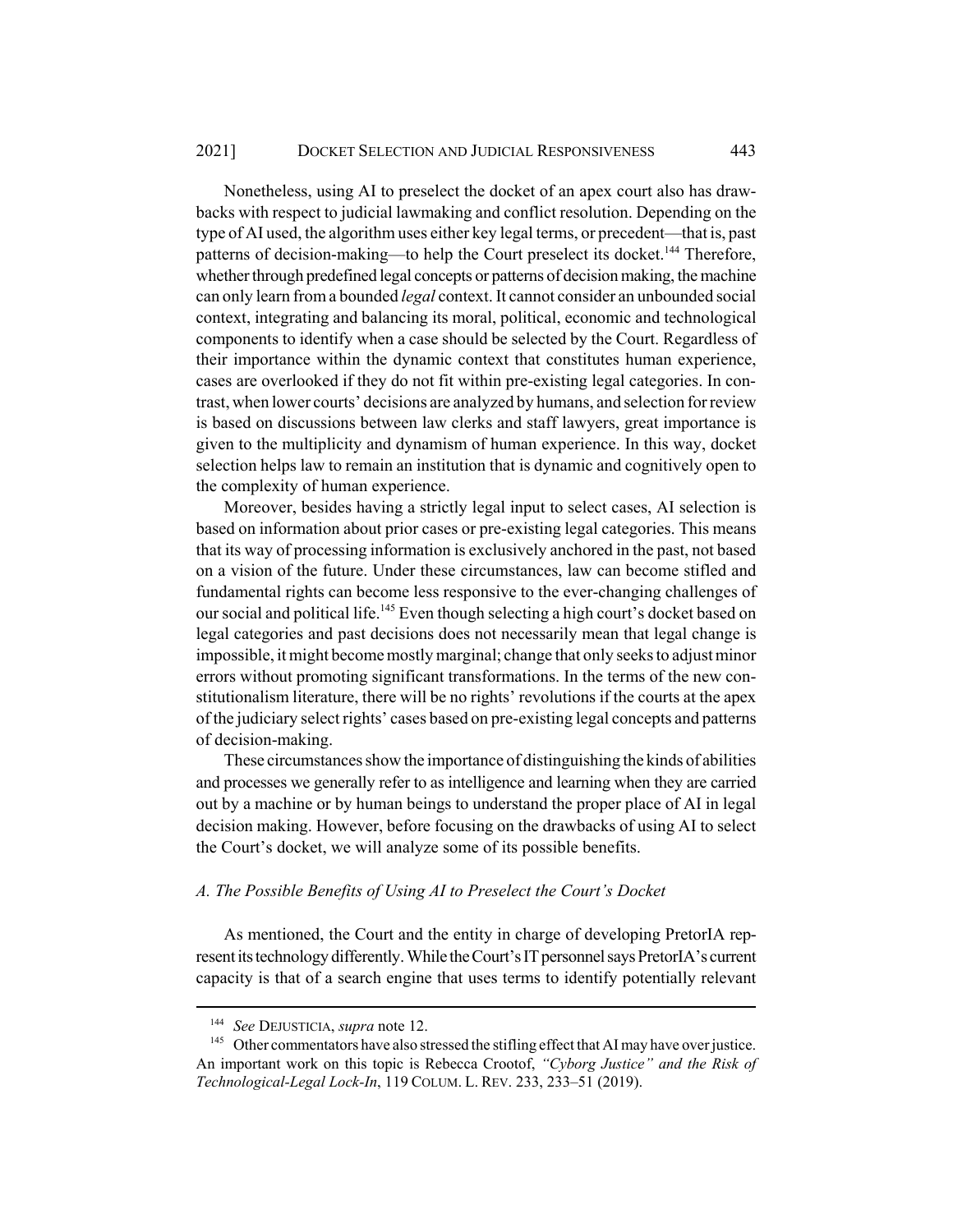case files and executes some statistical functions, ILAB claims the program can "predict" docket selection criteria.<sup>146</sup> Some of the benefits and drawbacks of using AI for the preselection of the Court's docket depend on the type of program that the Court is using while others are independent of the type of program used by the Court. In the description of benefits and drawbacks that follows I will make the distinctions whenever appropriate. As it will become evident throughout this section, the core argument with respect to the limitations of AI in the identification of emerging or naturalized social conflicts does not depend on the specific technology.<sup>147</sup>

In its most basic form, the ability of AI to find key terms in the documents of case files can help the Court classify and select cases using to relevant legal terms. Thus, even if PretorIA does not use machine learning, deep learning, and more sophisticated forms of natural language processing, it can still assist in classifying and selecting cases. According to the Court's IT division, at this stage PretorIA is being used exclusively as a pilot program to assist in the selection of health rights cases.148 However, in the future the Court seeks to expand the program to include other rights and use a more sophisticated algorithm.<sup>149</sup> In its current version for health rights, the Court uses key terms to classify the gravity, urgency, or importance of the claims that citizens are making and select those that it deems more urgent for claimants or important for the development of its case law.

However, the ability of programs that use term searches is limited and still requires a significant amount of human labor to select the cases. Moreover, term searches are fallible because not all lower courts use the exact same legal terms and the case files do not necessarily contain the same relevant information. For those reasons, term searches might produce false negatives, this is, they might fail to include all the relevant cases. On the other hand, this type of technology might also lead to the opposite problem of false positives, because the mere presence of a term in a case file does not necessarily indicate the subject matter of a case. Thus, a simple term search might result in the preselection of cases that are not real candidates, which would entail further depuration of the results.

These problems can be minimized by using a version of AI that employs machine learning and a more sophisticated mechanism of natural language processing—one that can learn to identify not just the precise terms being fed to the machine, but terms within the semantic field of the underlying concept.<sup>150</sup> Such technology can prevent relevant cases from falling through the cracks because courts use terms that are

<sup>&</sup>lt;sup>146</sup> IALAB claims that PretorIA predicts selection criteria. It remains unclear how such criteria can be predicted. See *supra* note 136 and accompanying text.

 $147$  In contrast, Cass Sunstein's argument with respect to AI's inability to engage in analogical reasoning does depend on the current stage of technological development. *See* Sunstein, *supra* note 27, at 5.

<sup>148</sup> *See Informe de gestión 2018–2019*, *supra* note 135.

<sup>149</sup> *See id.*

<sup>150</sup> *See* Alarie et al., *supra* note 16, at 8.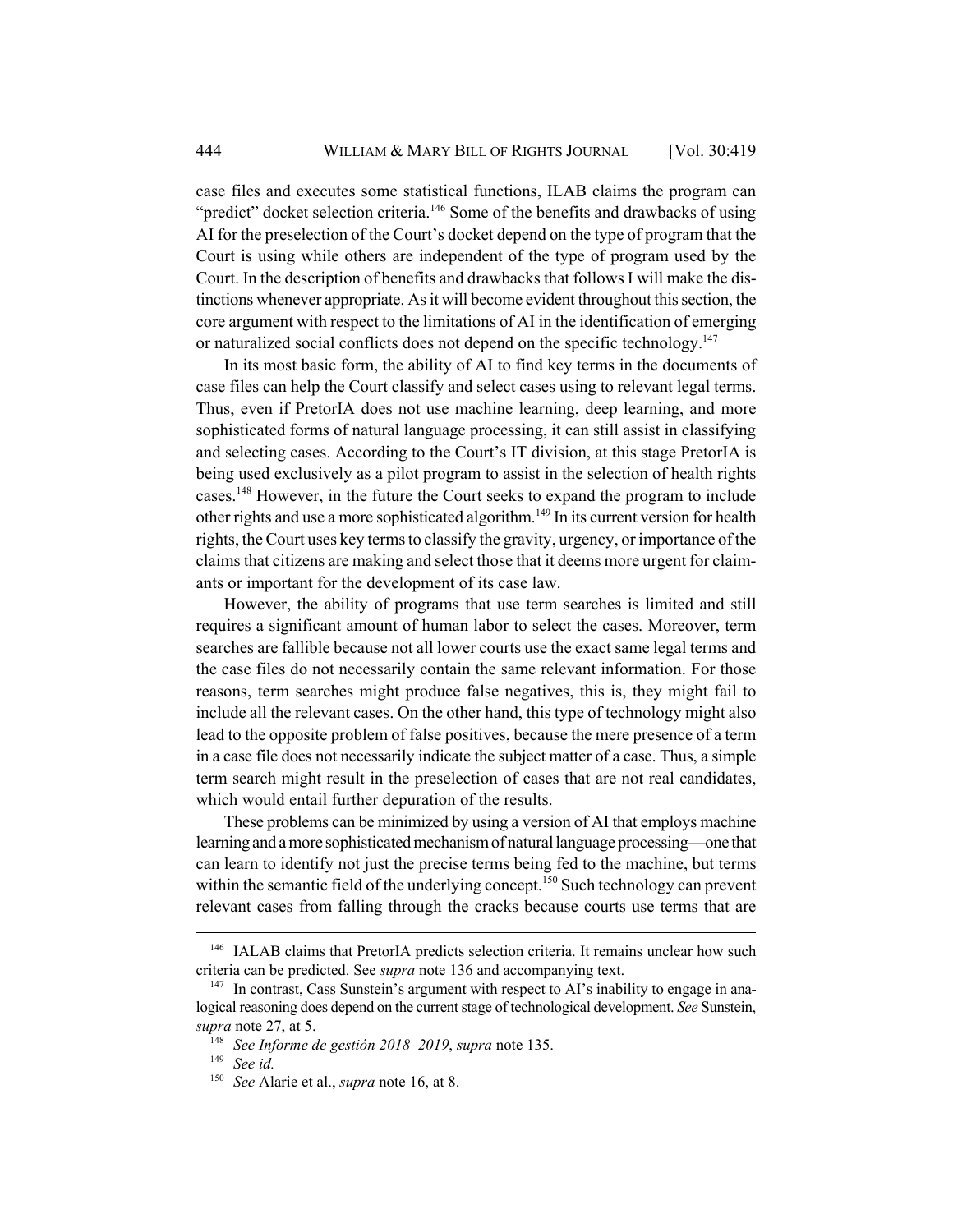different from the ones fed to the machine.<sup>151</sup> More sophisticated versions of natural language processing algorithms can also evaluate the importance that a specific concept has within a case file by measuring its prevalence within the analyzed documents, thus avoiding the problem of overinclusion inherent to search engines that use specific search terms. Finally, natural language processing can also identify syntax, which can actually improve the analysis of the content of documents in the case files.<sup>152</sup> However, these more advanced algorithms that use machine learning to discern patterns, natural language processing, and deep learning, are not a panacea either, and should be carefully monitored. Nonetheless, they do represent an advancement over the kinds of term search programs allegedly used by the Court in the present phase of PretorIA.

Greater efficiency in docket selection improves consistency in the application of case law,153 because it helps high courts to identify more accurately when lower courts are not abiding by their precedents. Consistency in the application of the law is an important dimension of social control. Thus, by selecting the docket more efficiently the Constitutional Court is contributing to exercise social control, which as we saw, is one of the three basic functions of courts. However, as the conclusion discusses, docket selection is not the only way to achieve consistency in the application of the law, nor the most efficient way to do so.<sup>154</sup> The highest level courts currently have limited resources that must be used wisely, and correcting the errors of lower courts directly may be overly burdensome. As we saw, the number of claims made in an average week during 2019 correspond to all the *tutela* claims made during the entire year of 1992. By reiterating its own case law every time a lower court makes an error, the Colombian Constitutional Court operates beyond its capacity. Moreover, attempting to assume such a role directly by reviewing every lower court decision increases the probability of further contradiction between the panels of the Colombian Constitutional Court. As a result, lower courts receive contradictory messaging, further aggravating inconsistencies in the application of case law.<sup>155</sup> Therefore, one of the conclusions of this Article is that there might be less risky and more efficient ways to use AI to convey applicable precedent to lower courts. Additionally, there might be some important ways in which the Constitutional Court can use AI to mitigate the structural pattern of fundamental rights violation.

In certain cases, the violation of fundamental rights may be the result of an isolated and discrete event. However, critical legal studies,<sup>156</sup> and critical race

<sup>156</sup> ROBERTO MANGABEIRA UNGER,THE CRITICAL LEGAL STUDIES MOVEMENT:ANOTHER TIME, A GREATER TASK (2015).

<sup>151</sup> *See id.*

<sup>152</sup> *See id.*

<sup>153</sup> *See generally* Rizer & Watney, *supra* note 24.

<sup>154</sup> *See infra* Conclusion.

<sup>&</sup>lt;sup>155</sup> Currently, this seems to be the strategy adopted by the Constitutional Court. This is in the selection criteria, the great number of cases is selects for review to reiterate its own case law, and the fact that it has a group of staff attorneys dedicated exclusively to draft decisions that reiterate its case law.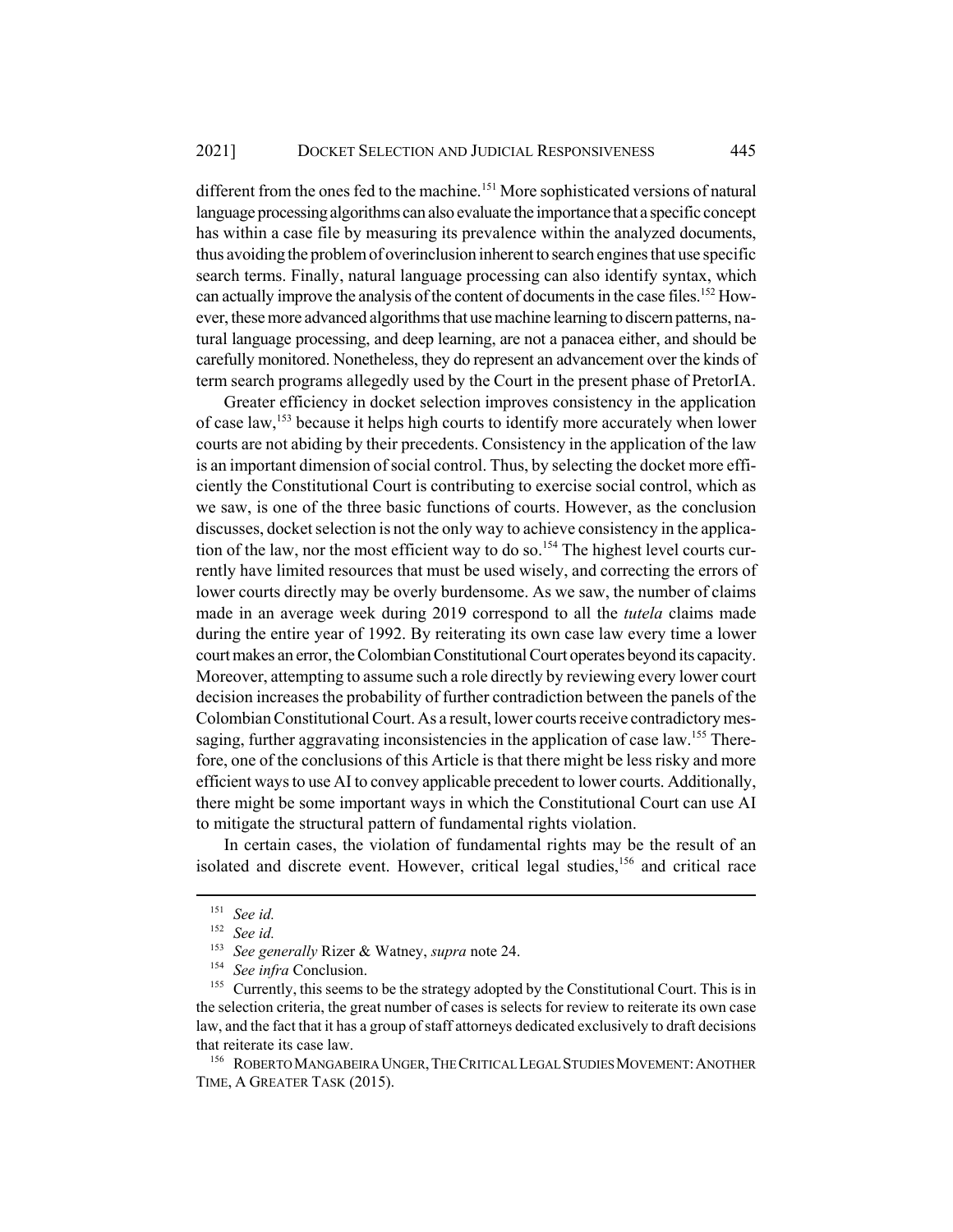theorists<sup>157</sup> have highlighted that these violations are not isolated events but commonly result from structural factors deeply embedded in society. In many cases, the institutions of the state or the market economy are at the root cause of the most pervasive breaches. A country like Colombia, with a decades-long civil war, largescale corruption and a deeply seated drug economy is very likely to present these patterns of widespread fundamental rights violations. Some of them, like massacres committed by armed actors are visible, but others are not. Moreover, even evident violations of fundamental rights may not have readily visible causes.

AI can help the Court identify the underlying factors that motivate multiple individual *tutela* claims and act consequently to address such causes. Thus, for example, the identification of a spatial pattern may suggest that there is a local state entity or a private party with regional power affecting such rights. At the very least, centralizing information with respect to similar claims instead of decentralizing the analysis by assigning it to different law clerks can render important information to the Court.

The Constitutional Court understands certain patterns of violations have structural causes that require solutions that require more than simply addressing the specific situation of individual claimants. However, the Court's awareness has been the result of waves of litigation around well-defined areas of social conflict that had already been recognized as fundamental rights violations, like the situation of peasants who were internally displaced by Colombia's civil war,<sup>158</sup> or inmates subject to inhumane prison conditions.<sup>159</sup> To address these kinds of violations effectively, the Court created a legal doctrine, which it named an "unconstitutional state of affairs", which has also been adopted in other Constitutional Courts in Latin America.<sup>160</sup> Declaring an unconstitutional state of affairs allows the Court to select all relevant cases for review, analyze the underlying claims in a comprehensive manner and issue orders to the government that reach beyond the specific situations of individual plaintiffs. Such orders have required the government to design public policies, promote statutory changes in Congress, allocate the necessary funds to develop certain programs, among many others. Moreover, it also allows the appointment of special masters to secure compliance with the Court's orders.

<sup>&</sup>lt;sup>157</sup> RICHARD DELGADO & JEAN STEFANCIC, CRITICAL RACE THEORY: AN INTRODUCTION (3rd ed. 2017).

<sup>&</sup>lt;sup>158</sup> *See* Corte Constitucional [C.C.] [Constitutional Court], enero 22, 2004, Decisión T -025/04 (Colom.).

<sup>&</sup>lt;sup>159</sup> *See* Corte Constitucional [C.C.] [Constitutional Court], Sentencia T-153/98 (Colom.); Corte Constitucional [C.C.] [Constitutional Court], diciembre 16, 2015, Decisión T-762/15 (Colom.).

<sup>&</sup>lt;sup>160</sup> In Peru, for example, the unconstitutional state of affairs has been used for multiple purposes including the situation of inmates. *SeeEstado de Cosas Inconstitucional*, TRIBUNAL CONSTITUCIONAL, https://www.tc.gob.pe/jurisprudencia/estado-de-cosas-inconstitucional/ [https://perma.cc/AQ6C-B9C2] (last visited Dec. 13, 2021). Similarly, the Brazilian Federal Supreme Tribunal has declared the unconstitutional state of affairs to reform the prison system in ADPF 347. *See Thiago Luís Santos Sombra, ADPF 347 and the "Unconstitutional State of Affairs" of Brazil's Prison System*, 17 ESPAÇO JURÍD. J.L. 649, 649–56 (2016).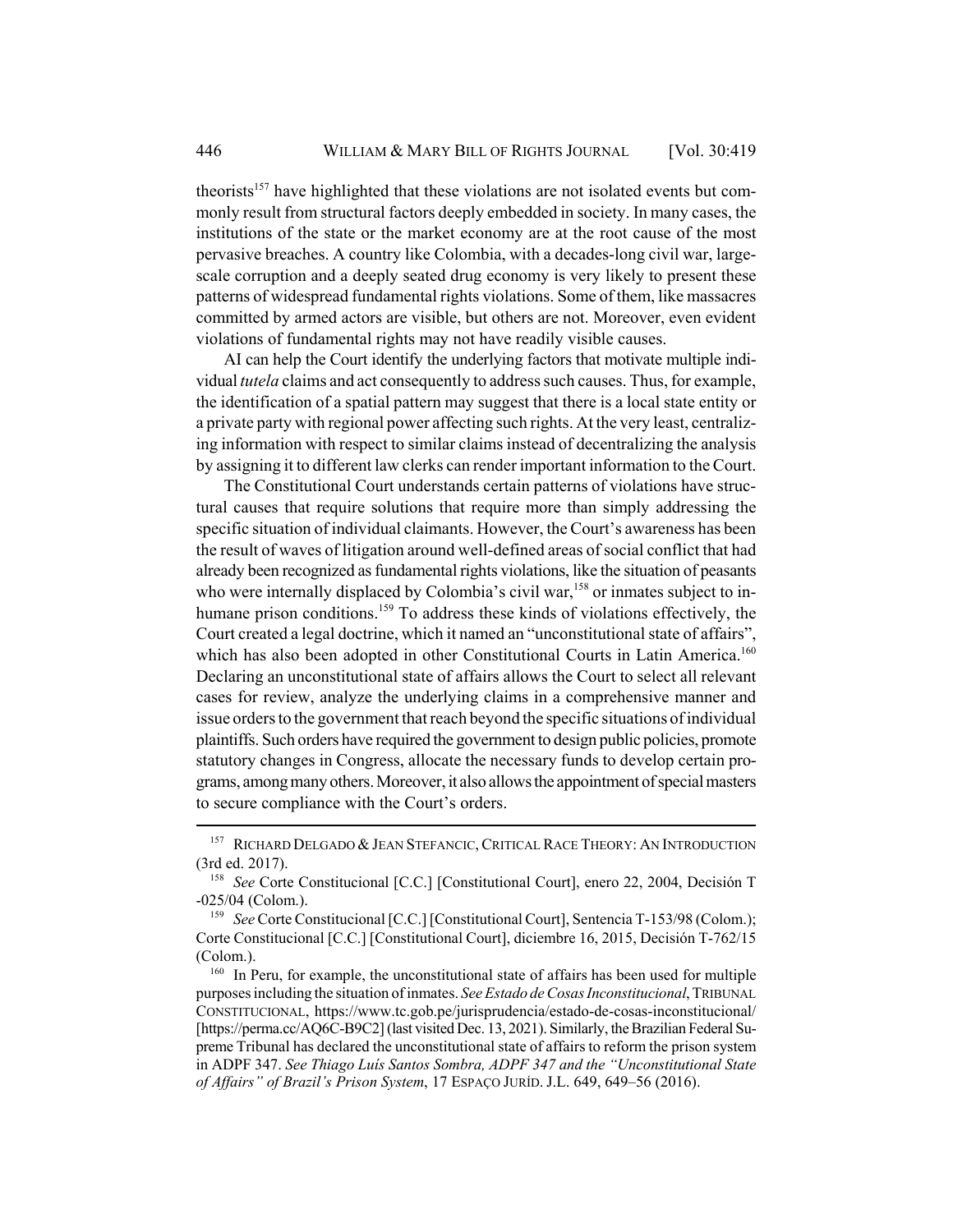This happened when inmates in various prisons around the country started filing claims due to inhumane prison conditions, including overcrowding, mistreatment, and lack of access to medical services. At first the Court simply ordered prison directors to provide required medical services, or relocate individual inmates, or to initiate investigations on mistreatment of inmates. It was not until the Court started selecting such cases and accumulating them into a single procedure that the magnitude of the problem, its different dimensions and causes became evident. Overcrowding was systemic in national and municipal prisons and relocating inmates did nothing to address the problem. The Court then established that the inhumane conditions claimed in *tutelas* went beyond the situation of claimants. It affected 24,107 inmates of a prison population of approximately 117,000, this is approximately 21% of the total prison population, which represented around 11.67% of the country's prisons.161 However, the Court also realized that building more prisons, or reforming them, would not solve the problem. The Court went beyond prison reform and addressed the problems of the criminal system, identifying causes, adopting concrete measures, requiring the government to promote a large-scale criminal reform, and monitoring its development.<sup>162</sup>

Another declaration of an unconstitutional state of affairs was triggered by the humanitarian crisis of internal displacement caused by Colombia's civil war.<sup>163</sup> Although internal displacement has been a constant trait in Colombia for almost seventy years, it became critical in 1998, when approximately 308,000 people were displaced, and in 2002, when around 412,553 more people were displaced.<sup>164</sup> The Court had selected cases of internally displaced people, grating them protection and issuing orders to the government to provide the claimants with the necessary humanitarian assistance.

However, it was not until 2004 when the Court decided to tackle with the problem in a different way. It selected for review the *tutela* claims made by thousands of people and issued guidelines of the policies the government needed to create to guarantee the basic rights of internally displaced people, regardless of whether they had filed *tutela* claims. Moreover, it maintained its jurisdiction over the case and created a system to monitor compliance with its decisions and issue new orders on specific issues. The Court could not do much to end the country's civil war, and in this respect, it did not address the root cause of internal displacement. However, it did address most of the institutional hurdles that prevented displaced people from being able to enjoy their basic constitutional rights and regain control of their lives.

<sup>161</sup> *Id.*

<sup>162</sup> *See* Corte Constitucional [C.C.] [Constitutional Court], diciembre 2, 2015, Decisión T-762 de 2015 (Colom.).

<sup>163</sup> Gabriel Rojas Andrade & Paola Hurtado, *Grupos posdesmovilización y desplazamiento forzado en Colombia: Una aproximación Cuantitativa*, CONSULTORÍA PARA LOS DERECHOS HUMANOS Y EL DESPLAZAMIENTO, http://www.codhes.org/~codhes/iages/Aticlos/GPD\_y desplazamiento forzado en Colombia.pdf (last visited Dec. 13, 2021).

<sup>164</sup> *See id.*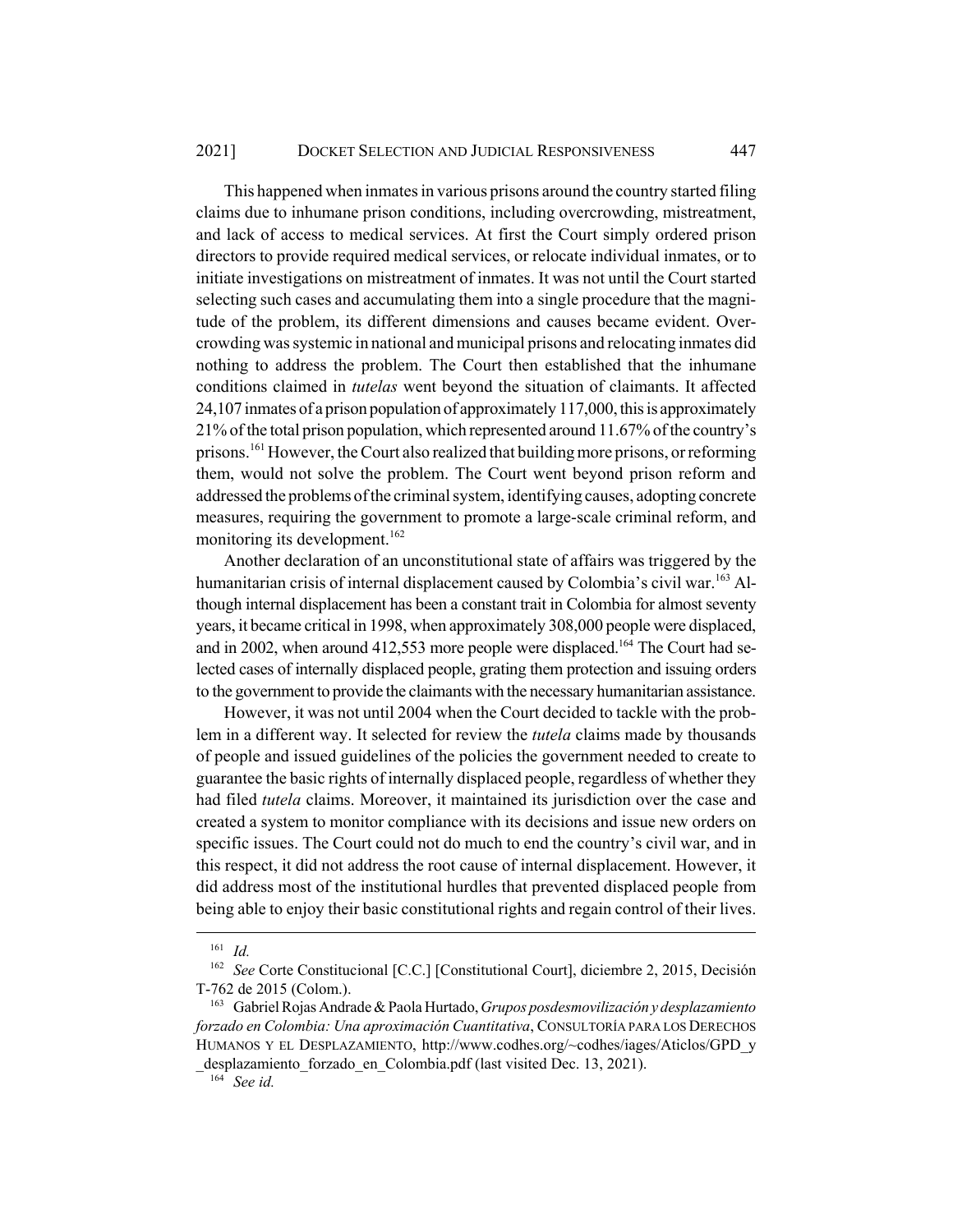Thus, the Court organized its monitoring task by focusing on the types of institutional problems confronted by different types of claimants, focusing at different times on different social groups, like indigenous peoples, women, children, among others. AI could have helped not only in the selection of these cases, but also in the organization according to the patterns of recurring institutional hurdles saving time and significantly improving the quality of life of victims of forced internal displacement.

Besides centralizing the analysis of these cases, AI can establish when individual claims correspond to larger patterns of litigation and provide valuable information that can help the Court identify structural causes of such violations. In the case of the prison conditions, the Court established that the increasingly inhumane prison conditions were related to an increasing reliance on criminal law to resolve social problems that significantly increased the prison population. However, this was the result of a painstaking analysis of thousands of case files. A sophisticated algorithm can help the Court identify patterns and correlations more efficiently.165 In this way, more complex algorithms that use machine learning, natural language processing and deep learning can assist the Court in its functions of conflict resolution and lawmaking.

However, the cases of the inhumane prison conditions and internally displaced people were in the Court's radar because they had already been considered fundamental rights violations by the legal system. Individual claims had been granted before, and only later did the Court come to address their structural components. The situation is very different when the Court has not previously considered a pattern of social conflict as justiciable. In such cases, the use of AI as a tool to help preselect the Court's docket can render these cases invisible.

As mentioned previously, in a working judiciary there is always a division of labor between lower courts and those at the apex of the judicial system. High-level courts, like the Colombian Constitutional Court, are more focused on lawmaking than on social control or conflict resolution. Lower courts, in turn, are more focused on conflict resolution and social control than on lawmaking. In these hierarchical structures, information with respect to the applicable law flows downward, because it is courts at the apex that establish the precedents which should govern certain social interactions. In turn, information with respect to existing social conflict flows upward through appeals and reviews performed by higher courts.

Docket selection is fundamental to guarantee the adequate flow of information throughout the judiciary, not just to control lower courts' deviance from precedent, but because it keeps high courts informed about the existing conflicts in a society. Therefore, even though courts at the apex of the hierarchy need to be informed about cases of deviance from its precedent, bottom-up information cannot be limited to such cases. Bottom-up flows of information must also include the whole universe of cases about existing social conflict. If a court at the apex of the hierarchy only receives information about types of social conflicts that are already considered justiciable,

<sup>165</sup> In a similar vein, *see* Surden, *supra* note 19.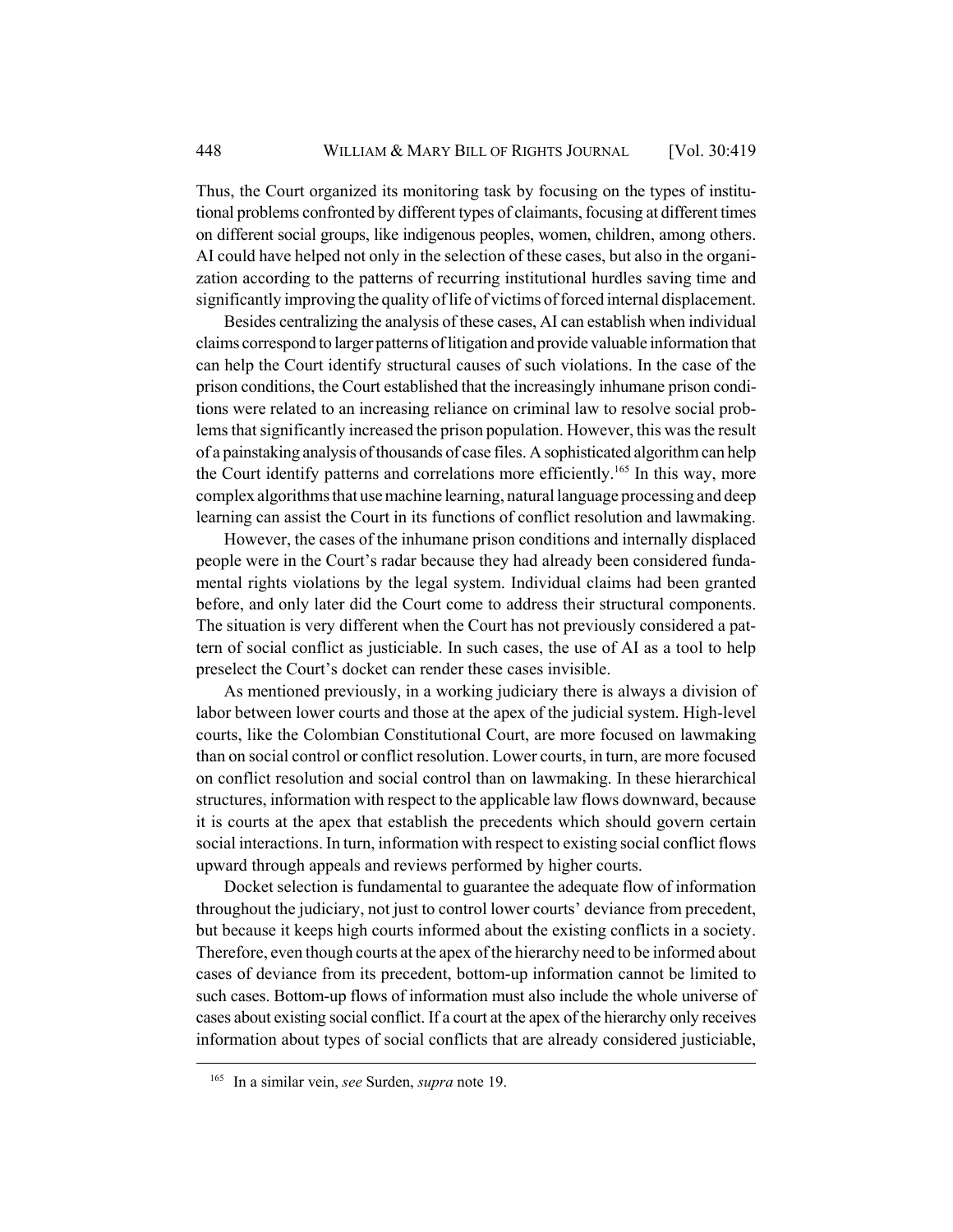this will prevent them from being able to address new types of conflicts. On the other hand, having information with respect to a more representative universe of the conflicts in Colombian society allows them to intervene and create a new body of case law that helps to provide solutions for emerging conflicts, or otherwise injurious experiences that have become naturalized.

An example that illustrates the importance of docket selection in providing information about social conflict is how social rights became fundamental in Colombia. As mentioned, during its initial years the Court did not regard social rights as fundamental. However, at some point the Court decided to select one such case and created a legal doctrine that allowed it to categorize social rights as fundamental.<sup>166</sup> Initially, social rights cases were selected because they were dramatic life and death circumstances. These cases were crucial, as they opened the door to other, less dramatic ones, until ultimately, social rights became regularly protected as fundamental. However, the Court could not have changed its case law on social rights if it did not have information about these initial cases. And it would lack such information if it was not included as one of the terms processed by the algorithm or the search engine (depending on the current state of PretorIA) to select cases. The problem with using key legal terms to select the Court's docket is that it skews the sample of cases available to the Court in favor of reiterating its own case law.

The first, rather dramatic social rights cases in the Court were not selected because they conformed to the Court's notion of a fundamental right.<sup>167</sup> After all, at that time the Court had expressly rejected the notion that these rights were fundamental.<sup>168</sup> This does not mean that the people who selected these cases were somehow doing it without regard to law or acting fraudulently. Instead, they selected these cases because their own experiences showed them that rights are intricately connected to each other, and sometimes, fundamental rights like the right to life depends on a person's access to medication, a medical treatment, food, housing, clean water, and many other social rights. Understanding how a specific good or service can be fundamental under certain circumstances requires the ability to understand the complexity of human experience, this is, the physical, social, cultural, and political context in which human beings live.

The relation between human experience and docket selection helps to conceptualize this task, or more precisely, to understand its relation to law. It shows that an apex court's decision to select a case ought not be based only on what the law is at any given point in time, but on what the law should be. Given that courts at the apex of the judicial pyramid focus more on lawmaking than on social control or conflict resolution, docket selection is a step that precedes the creation of case law. Thus, it is not exactly a legal role, but a moral or political one.

<sup>166</sup> *See* Corte Constitucional [C.C.] [Constitutional Court], marzo 6, 1997, Sentencia SU-111/97 (Colom.).

<sup>167</sup> *See id.*

<sup>168</sup> *See id.*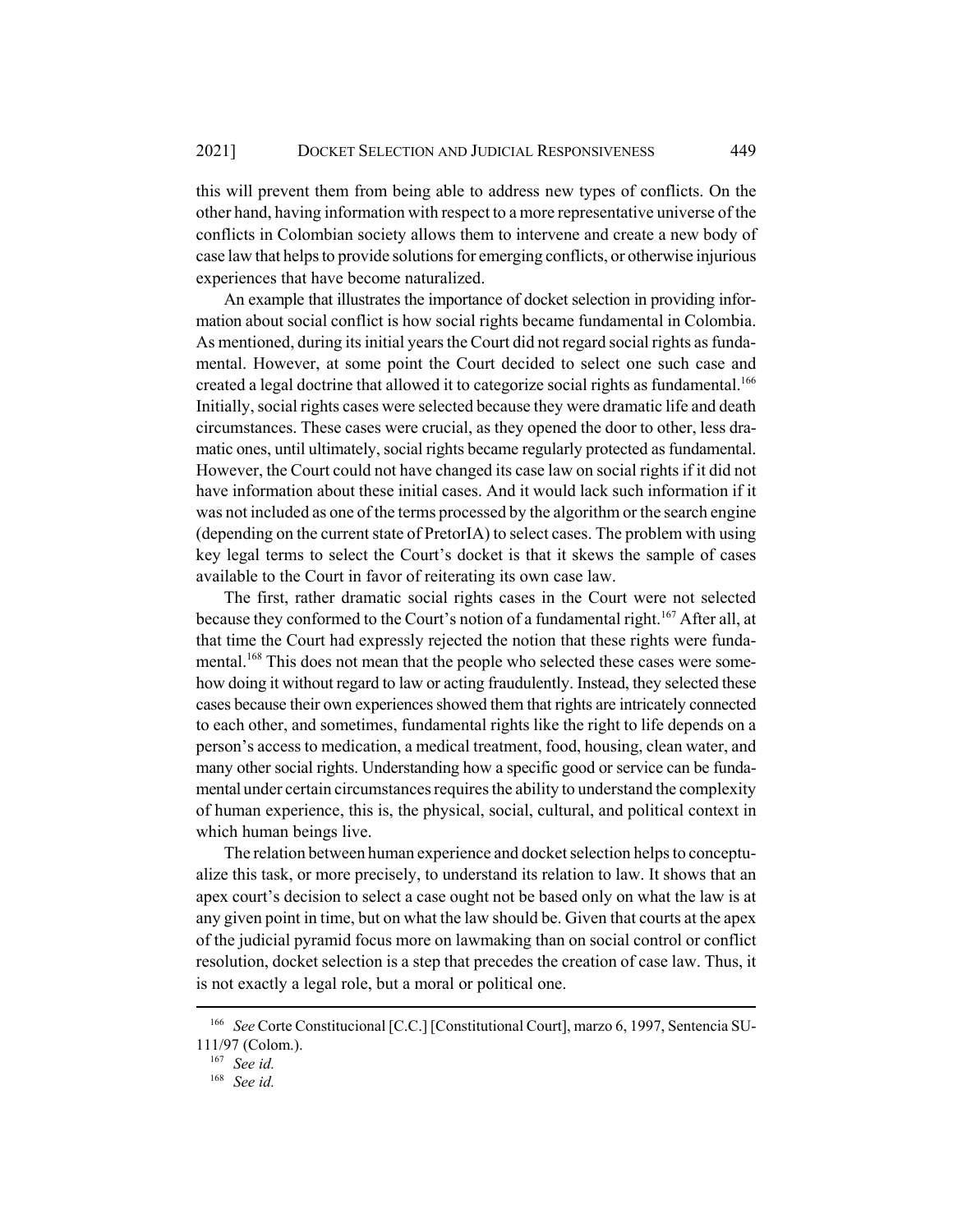One way to understand the relation between law and docket selection is by considering how sociology of law describes the interaction between law and other areas of social life. In this respect, the work of Niklas Luhmann, is particularly useful.<sup>169</sup> Luhmann described law as a social subsystem that is operationally closed, but cognitively open.<sup>170</sup> This means that law is open to changes in other areas of social life, but it maintains its own system of internal rules and procedures to determine its content and distinguish it from other areas of social life like moral norms or politics.<sup>171</sup> And one of the gateways through which law maintains its cognitive openness is precisely through the process of selecting the docket of courts at the apex of the judiciary.

To maintain law's cognitive openness, docket selection needs to analyze a wide universe of cases considering emerging moral norms, changing political perspectives, new technologies, comparative legal experiences, and so many other different contexts. But this kind of analysis, which is open to different areas of social life, is not the same as the type of rule-driven, pattern-finding type of contextual analysis that AI executes.<sup>172</sup> The type of analysis required for docket selection is informed, not just by empathy, but by the ability of drawing analogies and knowledge from multiple contexts, integrating is according to parameters defined by human experience. Moreover, it is a kind of analysis that focuses on the past to assist in the process of decision-making, but it also requires a forward-looking legal imagination. Rights revolutions, like the "invention" of a constitution, or the construction of a bill of rights, or the adoption of structural decisions due to an unconstitutional state of affairs would never have occurred if a court was never confronted with the need to create them to decide novel cases.

However, the limitations of AI for docket selection come from the machine's inability to experience the human condition and is thus independent from technological advancement. In its most basic form PretorIA uses key terms to classify and preselect cases for the Court's docket.<sup>173</sup> More advanced versions of AI that use machine learning, natural language processing and deep learning can use patterns of the Court's decisions to identify when lower courts have deviated from precedent. Whether PretorIA uses legal terms or previous decisions to preselect cases, it tends to exclude novel types of cases, where claims were not based on pre-existing legal concepts or cannot be decided using previous case law.

Even if PretorIA uses natural language processing and deep learning, which allow it to identify the semantic fields of legal concepts, and enable higher levels of abstraction, it would still be unable to identify emerging patterns of social conflict or to problematize naturalized patterns of injurious social interaction. This is in part

<sup>&</sup>lt;sup>169</sup> *See generally* NIKLAS LUHMANN, LAW AS A SOCIAL SYSTEM (Fatima Kastner et al. eds., Klaus A. Ziegert tran., 2004).

<sup>170</sup> *See id.* at 182.

<sup>171</sup> *See id.* at 197.

<sup>172</sup> *See id.* at 188.

<sup>&</sup>lt;sup>173</sup> *See supra* notes 137–39 and accompanying text.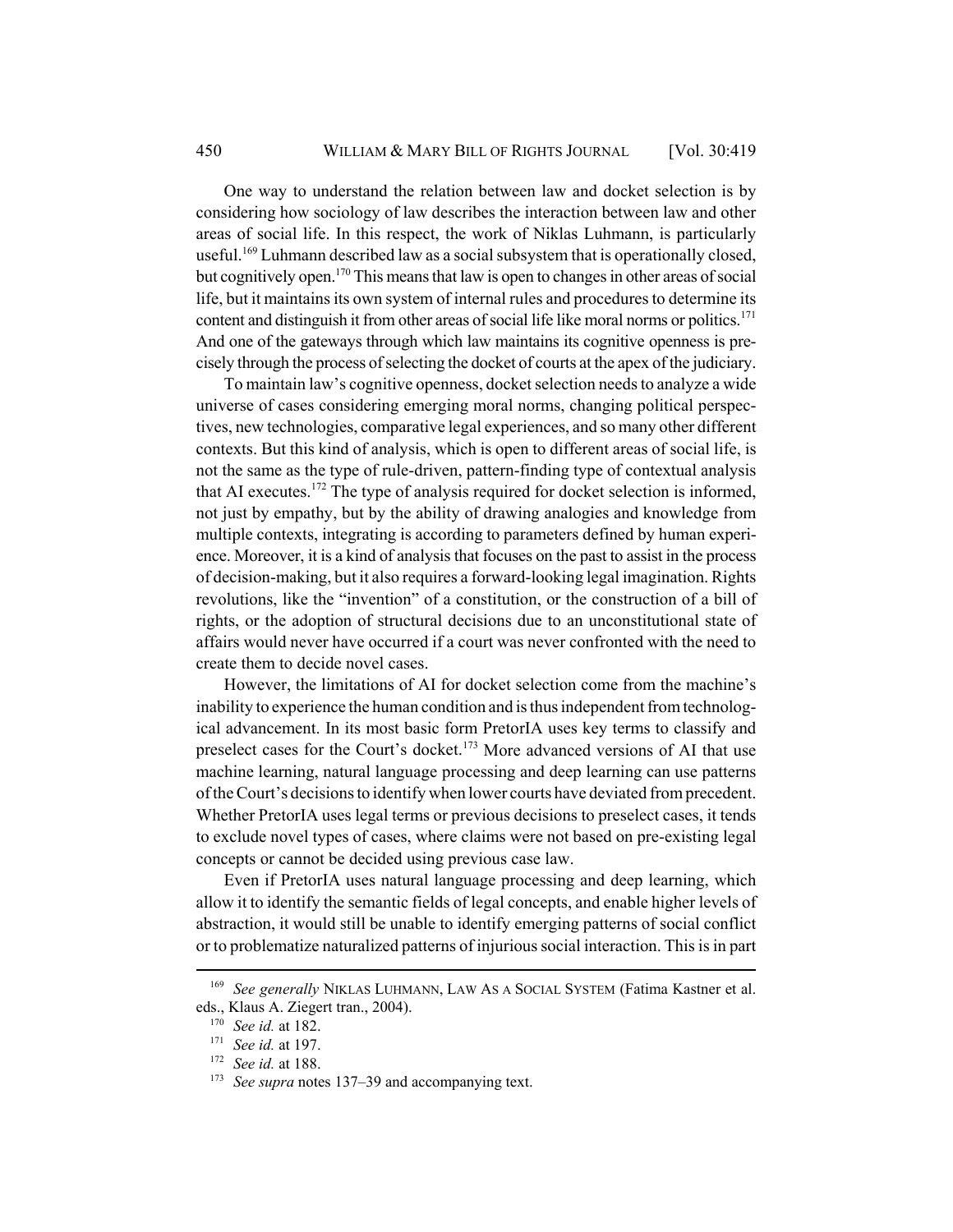because the patterns it is taught to recognize, and those it will identify on its own, are defined through pre-existing legal categories and established patterns of decision making. However, the main function of courts at the apex of the pyramid is not to guarantee that the law is applied consistently, but to create law. For this reason, docket selection is not exactly a legal function of a court. Rather, the decision to select a case, although guided by the possibilities of *what law can become*, is ultimately a moral, social, or political decision.

A machine like PretorIA can only "learn" from bounded contexts, which in this case is the input of legal decisions that the algorithm is programmed to include.<sup>174</sup> In contrast, humans can use knowledge acquired from one field in another. For example, humans can use their knowledge of economics, ethics, biology, or sociology, and apply it to different areas of law and vice versa. More importantly, humans can discern when and why a certain body of knowledge is more relevant than the other. A machine cannot expand the context in the same way. Even if in theory a machine can consider its knowledge of the larger social, moral, political and economic context to identify such cases, it is not clear that it can discern what is relevant and why.

The problems of using AI to assist a high court in the selection of its docket shows precisely what the early critics of AI had in mind when they asserted that there is no such thing as disembodied intelligence, and that the kinds of processes carried out by a machine, as helpful as they may be, are very different from human intelligence. Experiencing the complex web of circumstances that constitute the human experience shapes our ability to create the categories that help us understand the world and to draw analogies from different contexts. Part of our inherently human ability is that we are able to draw from our experience in one area of social life and apply the knowledge we gain to another area. This is, of course, true of law. Our knowledge of technology, sociology, morality, and other areas of social life, nurture our legal categories and modes of reasoning. However, this does not change the nature of law.

### **CONCLUSION**

The analysis of the role of AI in the preselection of cases for review by the Colombian Constitutional Court illustrates the nature of docket selection and its importance for judicial responsiveness. Docket selection is a key mechanism that serves to maintain courts at the apex of the judiciary informed about existing conflicts in a society, enabling them to intervene in certain areas of social life. AI, however, uses pre-existing legal categories and patterns of decision making to filter that information. In doing so, AI processes larger amounts of information more efficiently, identifying when lower courts deviate from precedent. Additionally, complex types of machine learning can also help to identify structural causes of certain patterns of

<sup>&</sup>lt;sup>174</sup> *See supra* notes 144–45 and accompanying text.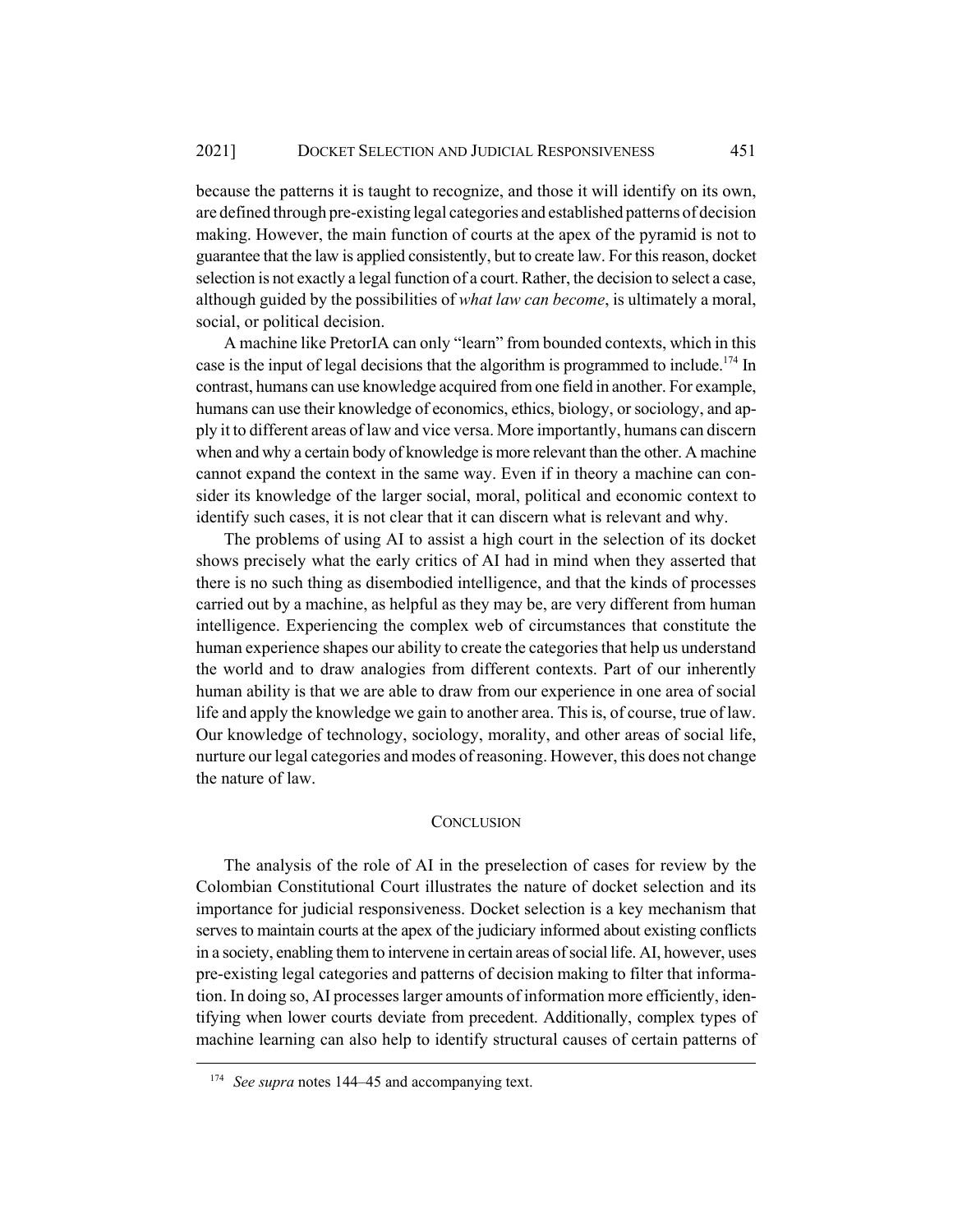fundamental rights violations. Moreover, machine learning can adapt to context. However, this context is very limited, anchored in pre-existing legal concepts and decisions. For this reason, using AI for docket selection also excludes novel or emerging social conflicts, as well as naturalized forms of social interaction that become problematic because of changing cultural perceptions.

Docket selection, as an example of a classification problem, illustrates the tradeoff between the need to reduce false positives, which tends to reduce the Court's workload making it more "efficient," and the need to reduce the false negatives, which tends to increase the Court's workload, but it secures greater judicial responsiveness to social conflict. There is no a priori optimal solution to this tradeoff. However, as this Article suggests, the costs of false negatives in the docket selection tend to increase significantly during times of rapid social and political change. In such conditions, false negatives tend to diminish the ability of the legal system to translate rapid social, technological and cultural transformations into legal categories, which might ultimately lead to an unresponsive legal system.

The shortcomings of AI as a tool in the selection of the docket of a high court depend, not on the specific technology being used, but on the fact that machines cannot experience the complexity of the human condition. It is our unique experience as human beings that allows us to draw information from multiple areas of our lives, integrate them, discern which area is relevant in a specific context, and justify our choices in ways that are legitimate to others because they resonate with their human experience. This ability is especially important if law is to remain a "cognitively open," or to put it differently, a socially responsive institution.

Nevertheless, two different adaptations can tend to mitigate the problems that PretorIA can create in the protection of fundamental rights by the Colombian Constitutional Court. The first adaptation would be to create certain override mechanisms that lead to a totally human selection process when the algorithm identifies certain conditions. An example of one such override could refer to certain categories of protected claimants, like racial, ethnic or gender minorities. In these circumstances, whenever the algorithm identifies that the claimant belongs to one of such especially protected categories, the selection process becomes completely performed by humans according to the pre-existing system. This override selectively mitigates the impact that an AI led docket selection mechanism might have over certain claimants. Moreover, these categories do not need to be static. Instead, they might be introduced at different times through supervised learning to reflect existing social conflicts. Introducing a dynamic override mechanism that reflects changing patterns of social conflict might improve the classification problems. However, introducing these mechanisms might also bring its own challenges, like maintaining transparency.

Moreover, PretorIA can be used differently to serve the same purpose for which it was created. If its purpose is to create a more efficient system of review of lower court decisions in *tutela* and promote greater legal certainty by preserving the principle of stare decisis, perhaps the best way to do so is not to identify lower courts'